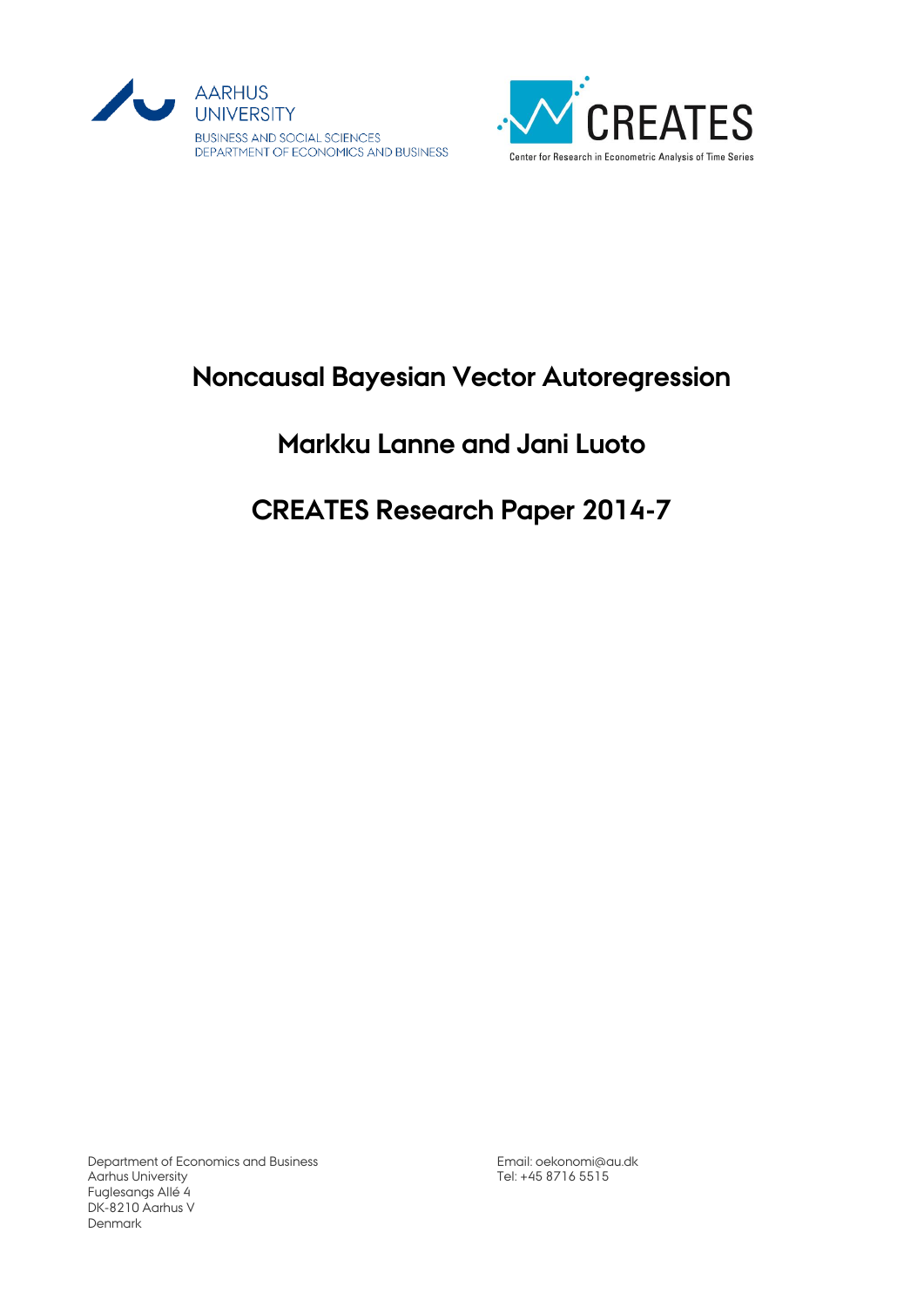## Noncausal Bayesian Vector Autoregression

Markku Lanne University of Helsinki and CREATES

Jani Luoto\*

University of Helsinki

March 2014

#### Abstract

We propose a Bayesian inferential procedure for the noncausal vector autoregressive (VAR) model that is capable of capturing nonlinearities and incorporating effects of missing variables. In particular, we devise a fast and reliable posterior simulator that yields the predictive distribution as a by-product. We apply the methods to postwar quarterly U.S. ináation and GDP growth series. The noncausal VAR model turns out to be superior in terms of both in-sample fit and out-of-sample forecasting performance over its conventional causal counterpart. In addition, we find GDP growth to have predictive power for the future distribution of ináation over and above the own history of ináation, but not vice versa. This may be interpreted as evidence against the new Keynesian model that implies Granger causality from ináation to GDP growth, provided GDP growth is a reasonable proxy of the marginal cost.

Keywords: Noncausal time series, non-Gaussian time series, Bayesian analysis, New Keynesian model.

JEL classification: C11, C32, E31.

<sup> $\dagger$ </sup> Financial support from the Academy of Finland is gratefully acknowledged. The first author also acknowledges financial support from CREATES (DNRF78) funded by the Danish National Research Foundation, while the second author is grateful for financial support from the Yrjö Jahnsson Foundation and the OP-Pohjola Group Research Foundation.

\* Corresponding author. Department of Political and Economic Studies, University of Helsinki, P.O.Box 17 (Arkadiankatu 7), FIN-00014 University of Helsinki, Finland, e-mail: jani.luoto@helsinki.fi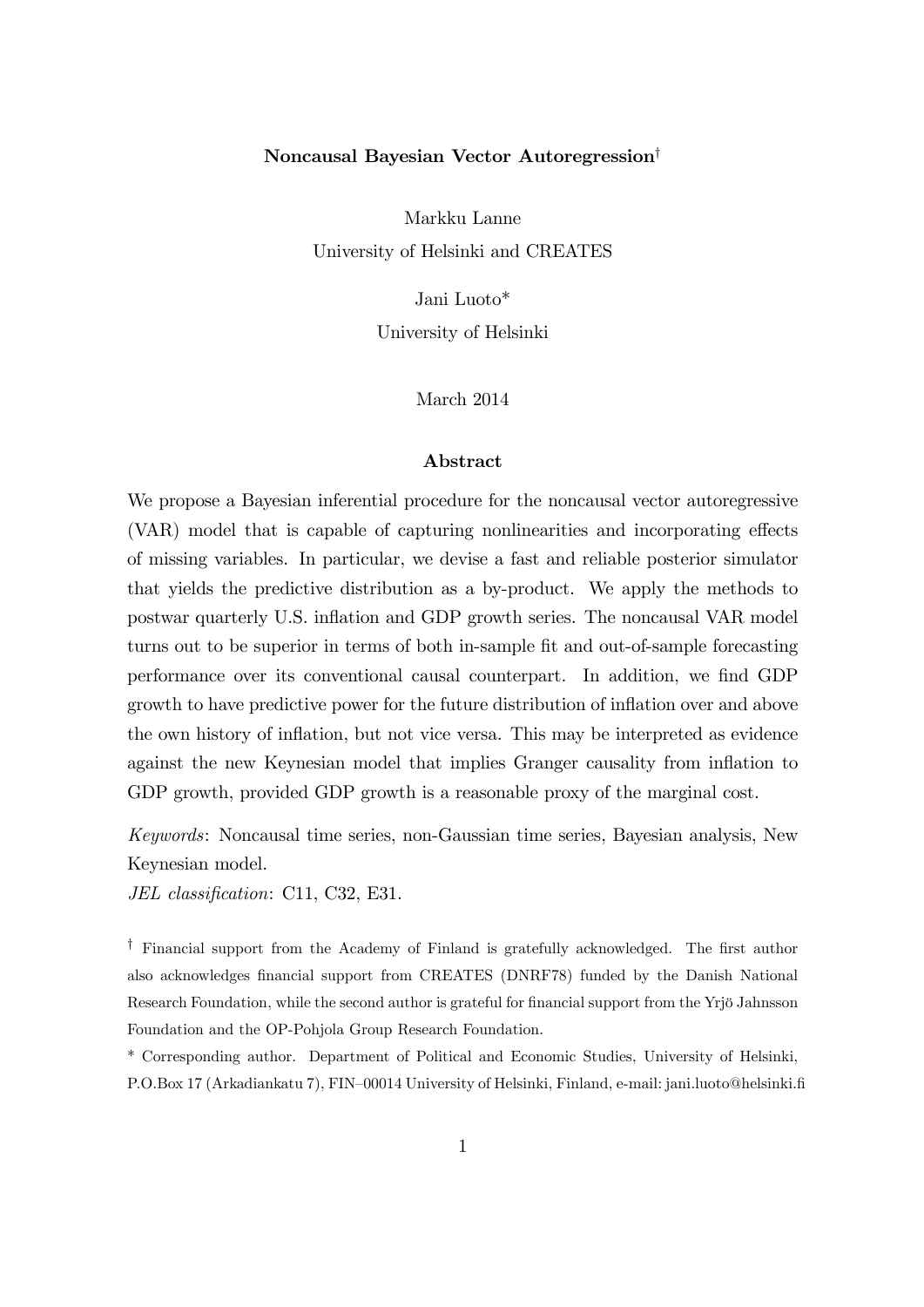#### 1 Introduction

While the vast majority of empirical analysis of multivariate time series in macroeconomics and finance is based on the linear vector autoregressive (VAR) model, there has been an increasing interest in nonlinear multivariate time series models in the last few decades, especially followed by the burgeoning literature on theoretical nonlinear macroeconomic models. One such model is the noncausal VAR model recently put forth by Davis and Song (2010), and Lanne and Saikkonen (2013). While these two specifications differ somewhat from each other, they are both characterized by the defining feature of any noncausal process of explicit dependence on the future such that the current value has no linear representation in terms of current and past errors. This tends to complicate interpretation as the errors of the noncausal VAR model become predictable from past observations, and hence, cannot be thought of as shocks in any economic sense. On the other hand, as pointed out by Lanne and Saikkonen (2013), the model has a nonlinear causal representation, and there is mounting evidence of the versatility of nonlinearity that noncausal models are capable of generating (see, e.g., Gourieroux and Zakoïan  $(2013)$ , and Lof  $(2012)$ ). Although little is known of the form of nonlinearity afforded by the noncausal VAR process, it can be seen as a convenient shorthand way of writing a complicated nonlinear model. In addtition to capturing nonlinearities, the noncausal VAR model is capable of incorporating effects of missing variables as suggested by Lanne and Saikkonen (2013), and it may, therefore, be useful in many macroeconomic and financial applications, where assessing the adequacy of the included set of variables tends to be problematic.

In this paper, we consider Bayesian analysis, including estimation and forecasting of the noncausal VAR model (see DelNegro and Schorfheide (2011) and Karlsson (2012) for recent reviews of the causal Bayesian VAR models). Our approach is an extension of Lanne, Luoma, and Luoto (2012), who proposed corresponding methods for the univariate noncausal autoregressive (AR) model. In particular, we show how the posterior density of the noncausal (and hence nonlinear) VAR model can be manipulated to facilitate estimation by a straightforward extension of the commonly employed Gibbs sampling algorithm of Kadiyala and Karlsson (1997). The resulting sampler also conveniently yields the posterior predictive distribution as a by-product. Forecasting in the noncausal VAR model has previously been considered by Nyberg and Saikkonen (2013), but their frequentist approach requires considerably more complicated techniques than ours.

We apply the noncausal VAR model to quarterly U.S. inflation and GDP growth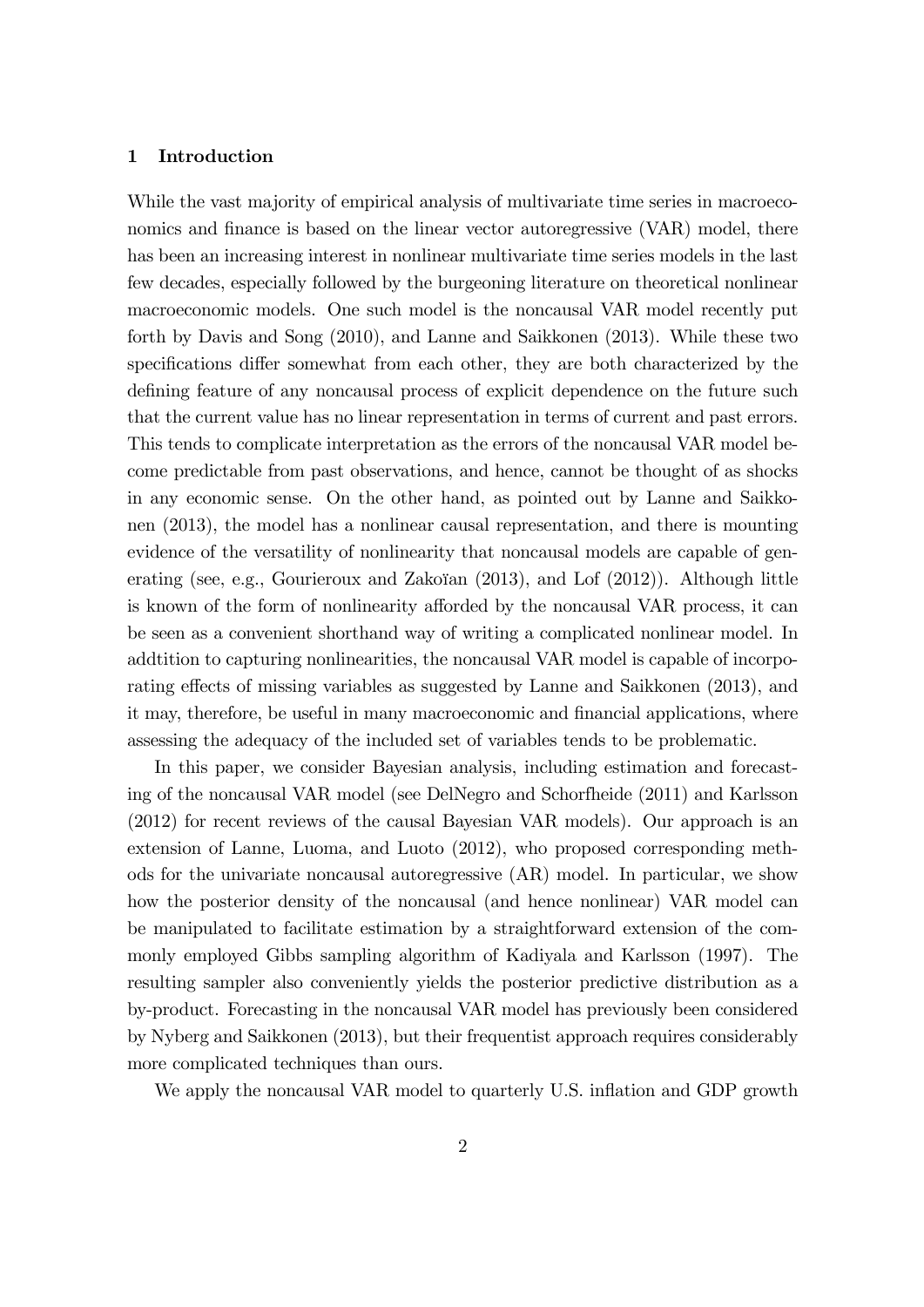series (from 1955:1 to 2013:2), where clear evidence in favor of noncausality is detected. The noncausal VAR model also turns out to be superior in point and density forecasting. Finally, we devise a Bayesian procedure to test for Granger noncausality in distribution (see Droumaguet and Wozniak  $(2012)$ ), and apply it to these two variables. According to the new Keynesian model, ináation should Granger cause GDP growth if the latter is a reasonable proxy of the marginal cost. In line with much of the previous literature, we find no evidence of Granger causality from inflation to GDP growth, which can be interpreted as evidence against the new Keynesian model. Interestingly, however, there is strong evidence of Granger causality from GDP growth to inflation, which has typically not been detected in analyses based on the linear causal VAR model. The latter finding points to the nonlinear nature of Granger causality in this case.

The plan of the rest of the paper is as follows. In Section 2, we review the noncausal VAR model of Lanne and Saikkonen (2013) and discuss its interpretation. In Section 3, we introduce the Bayesian estimation procedure, while in Section 4 it is extended to produce forecasts. The empirical application to U.S. ináation and GDP growth is presented in Section 5. Finally, Section 6 concludes.

#### 2 Model

The *n*-dimensional VAR(*r*, *s*) process  $y_t$  ( $t = 0, \pm 1, \pm 2, ...$ ) proposed by Lanne and Saikkonen (2013) is generated by

$$
\Pi(B)\,\Phi(B^{-1})\,y_t = \epsilon_t,\tag{1}
$$

where  $\Pi(B) = I_n - \Pi_1 B - \cdots - \Pi_r B^r$   $(n \times n)$  and  $\Phi(B^{-1}) = I_n - \Phi_1 B^{-1} - \cdots - \Phi_s B^{-s}$  $(n \times n)$  are matrix polynomials in the backward shift operator B, and  $\epsilon_t$   $(n \times 1)$ is a sequence of independent, identically distributed (continuous) random vectors with zero mean and finite positive definite covariance matrix. If  $\Phi_i \neq 0$  for some  $j \in \{1, ..., s\}$ , equation (1) defines a noncausal vector autoregression referred to as purely noncausal when  $\Pi_1 = \cdots = \Pi_r = 0$ . The corresponding conventional causal model is obtained when  $\Phi_1 = \cdots = \Phi_s = 0$ , and in keeping with the conventional notation in the literature, we sometimes use the abbreviation  $VAR(r)$  in this case.

Stationarity of the process is guaranteed by the assumption that the matrix polynomials  $\Pi(z)$  and  $\Phi(z)$  ( $z \in \mathbb{C}$ ) have their zeros outside the unit disc, i.e.,

$$
det \Pi(z) \neq 0
$$
,  $|z| \leq 1$ , and  $det \Phi(z) \neq 0$ ,  $|z| \leq 1$ . (2)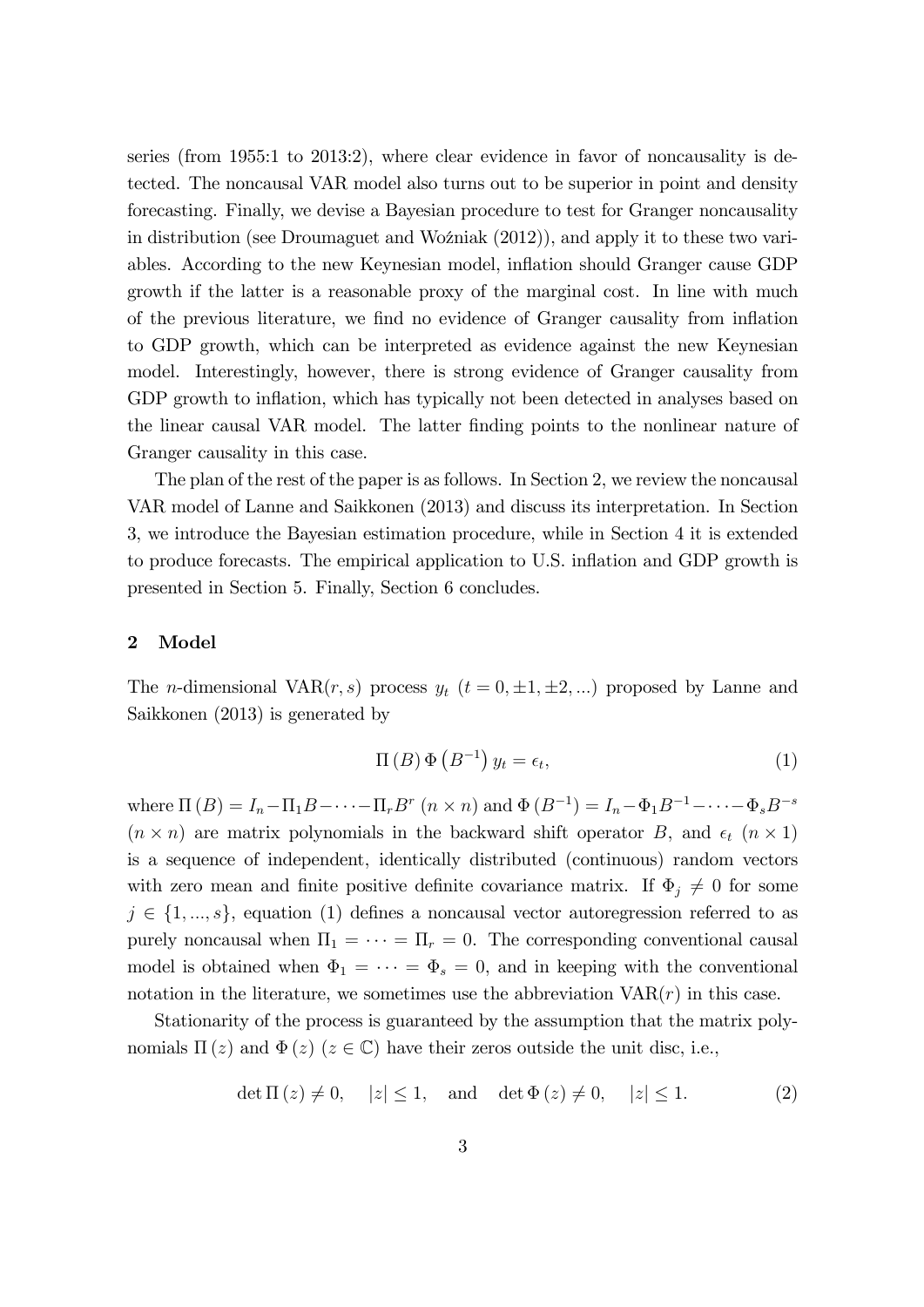Specifically, the process

$$
u_t = \Phi\left(B^{-1}\right) y_t
$$

is then stationary, and, as pointed out by Lanne and Saikkonen (2013), there exists a  $\delta_1 > 0$  such that  $\Pi(z)^{-1}$  has a well defined power series representation  $\Pi(z)^{-1} =$  $\sum_{j=0}^{\infty} M_j z^j = M(z)$  for  $|z| < 1 + \delta_1$ , indicating that the process  $u_t$  has the causal moving average representation

$$
u_t = M(B) \epsilon_t = \sum_{j=0}^{\infty} M_j \epsilon_{t-j}.
$$
 (3)

Notice that  $M_0 = I_n$  and that (the elements of) the coefficient matrices  $M_i$  decay to zero at a geometric rate as  $j \to \infty$  (cf. Lemma 3 in Kohn (1979)). When convenient,  $M_j = 0, j < 0$ , will be assumed.

In the same vein, due to the latter condition in (2), the process  $w_t = |\Pi(B)| y_t$ has the following representation

$$
w_t = \sum_{j=-(n-1)r}^{\infty} N_j \epsilon_{t+j},\tag{4}
$$

where the coefficient matrices  $N_i$  decay to zero at a geometric rate as  $j \to \infty$  and, when convenient,  $N_j = 0$ ,  $j < -(n-1)r$ , will be assumed. This can be seen by writing  $\Pi(z)^{-1} = (\det \Pi(z))^{-1} \Xi(z) = M(z)$ , where  $\Xi(z)$  is the adjoint polynomial matrix of  $\Pi(z)$  with degree at most  $(n-1) r$ . Then, det  $\Pi(B) u_t = \Xi(B) \epsilon_t$  and, by the definition of  $u_t$ ,

$$
\Phi\left(B^{-1}\right)w_t = \Xi\left(B\right)\epsilon_t,
$$

where  $w_t = |\Pi(B)| y_t$ . Now, one can find a  $0 < \delta_2 < 1$  such that  $\Phi(z^{-1})^{-1} \Xi(z)$ has a well defined power series representation  $\Phi(z^{-1})^{-1} \Xi(z) = \sum_{j=-n-1}^{\infty} N_j z^{-j} =$  $N(z^{-1})$  for  $|z| > 1 - \delta_2$  (see Lanne and Saikkonen (2013)).

Hence, from (2) it follows that the process  $y_t$  itself has the representation

$$
y_t = \sum_{j=-\infty}^{\infty} \Psi_j \epsilon_{t-j},\tag{5}
$$

where  $\Psi_j$   $(n \times n)$  is the coefficient matrix of  $z^j$  in the Laurent series expansion of  $\Psi(z) \stackrel{def}{=} \Phi(z^{-1})^{-1} \Pi(z)^{-1}$  which exists for  $1 - \delta_2 < |z| < 1 + \delta_1$  with  $\Psi_j$  decaying to zero at a geometric rate as  $|j| \to \infty$ . The representation (5) implies that  $y_t$  is a stationary and ergodic process with finite second moments.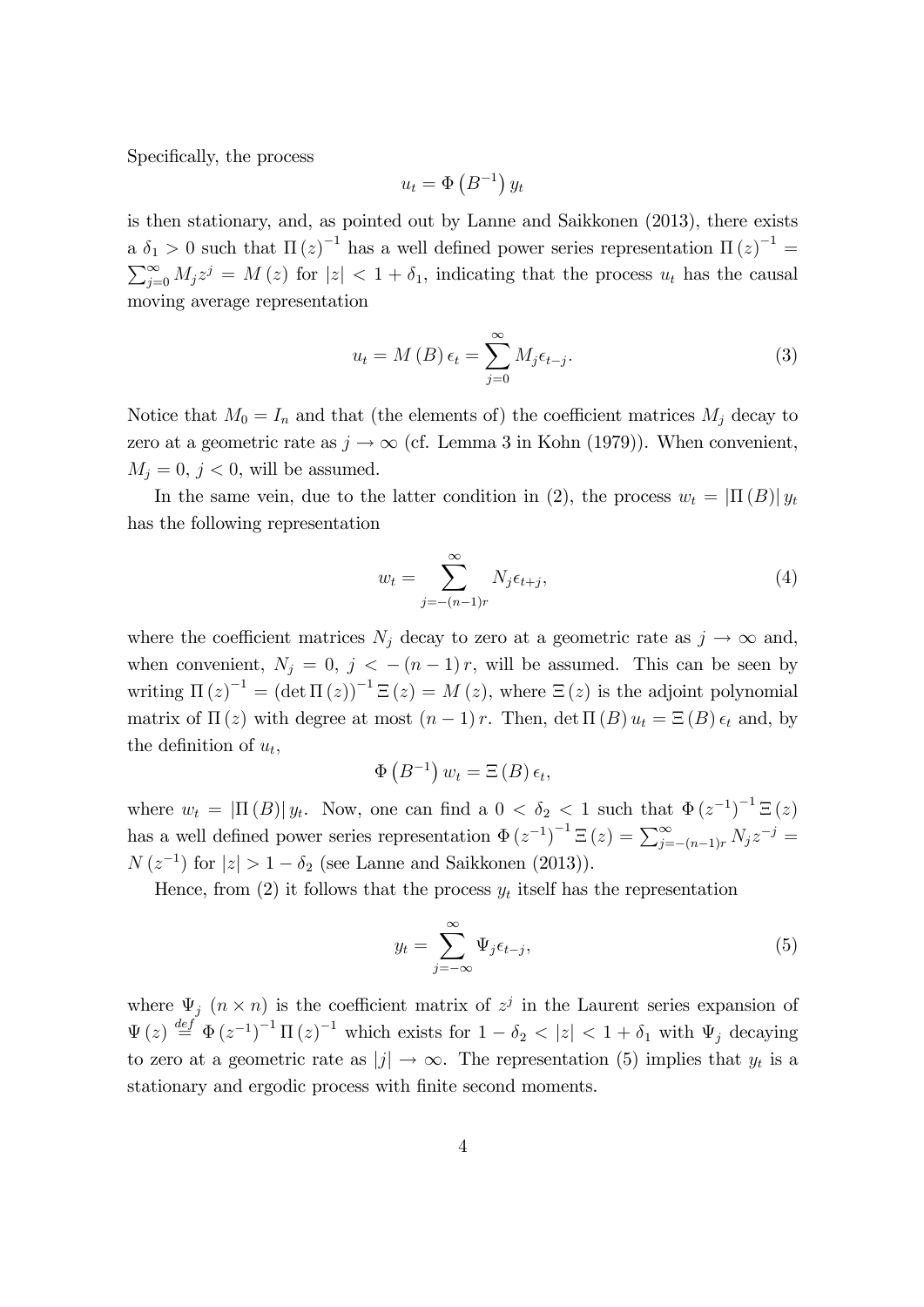Taking conditonal expectation of equation (1) conditional on current and past values of  $y_t$ , it is seen that in the noncausal model, the elements of the  $\Phi_j$  (j =  $1, \ldots, s$  matrices capture the dependence of the variables included in  $y_t$  on their future expectated values. Alternatively, the conditional expectation of moving average representation (5),

$$
y_t = \sum_{j=-\infty}^{s-1} \Psi_j E_t \left( \epsilon_{t-j} \right) + \sum_{j=s}^{\infty} \Psi_j \epsilon_{t-j}.
$$

shows how noncausality implies dependence on future errors. This follows from the fact that, in the noncausal case  $y_t$  and  $\epsilon_{t+j}$  are correlated, and consequently,  $E_t(\epsilon_{t+j}) \neq 0$  for some  $j \geq 0$ . This also implies that future errors can be predicted by past values of the process  $y_t$ , which, in turn, can be interpreted as the errors containing factors not included in the model that are predictable by the variables in the VAR model (see Lanne and Saikkonen (2013) for a more elaborate discussion on this issue). Hence, the presence of noncausality might be seen symptomatic of missing variables whose effects are captured by the noncausal specification. This suggests that allowing for noncausality is likely to mitigate the effects of misspecification in VAR analysis. In addition to missing variables, misspecification of functional form may give rise to noncausality. As pointed out by Lanne and Saikkonen (2013), the noncausal VAR model has a nonlinear causal representation (see also Gourieroux and Zakoïan  $(2013)$  for a discussion on this point in the univariate noncausal AR model). While little is known of the implied form of nonlinearity, the noncausal VAR model can nevertheless be seen as a convenient shorthand representation of a complicated nonlinear process. Hence, a noncausal VAR model is likely to capture potential misspecification in the form of both missing variables or nonlinearity. The simulation results of Lof  $(2012)$  show that noncausality is easily confounded with very different econometric and economic nonlinear models (including the exponential smooth transition autoregression and financial models with heterogenous agents), lending support to these interpretations.

Because of the properties pointed out above, a potential application where the noncausal VAR model might prove useful, is testing for Granger causality that is known to depend on the variables included in the model (see, e.g., Lütkepohl  $2005, 49<sup>-</sup>$ </sup> 51)). Moreover,there is a growing interest in generalizing the Granger causality test to allow for nonlinearities (see, e.g., PÈguin-Feissolle et al. (2013) and the references therein), and the noncausal vector autoregression seems to offer one relatively general nonlinear model that the test can be based on. Our approach to testing for Granger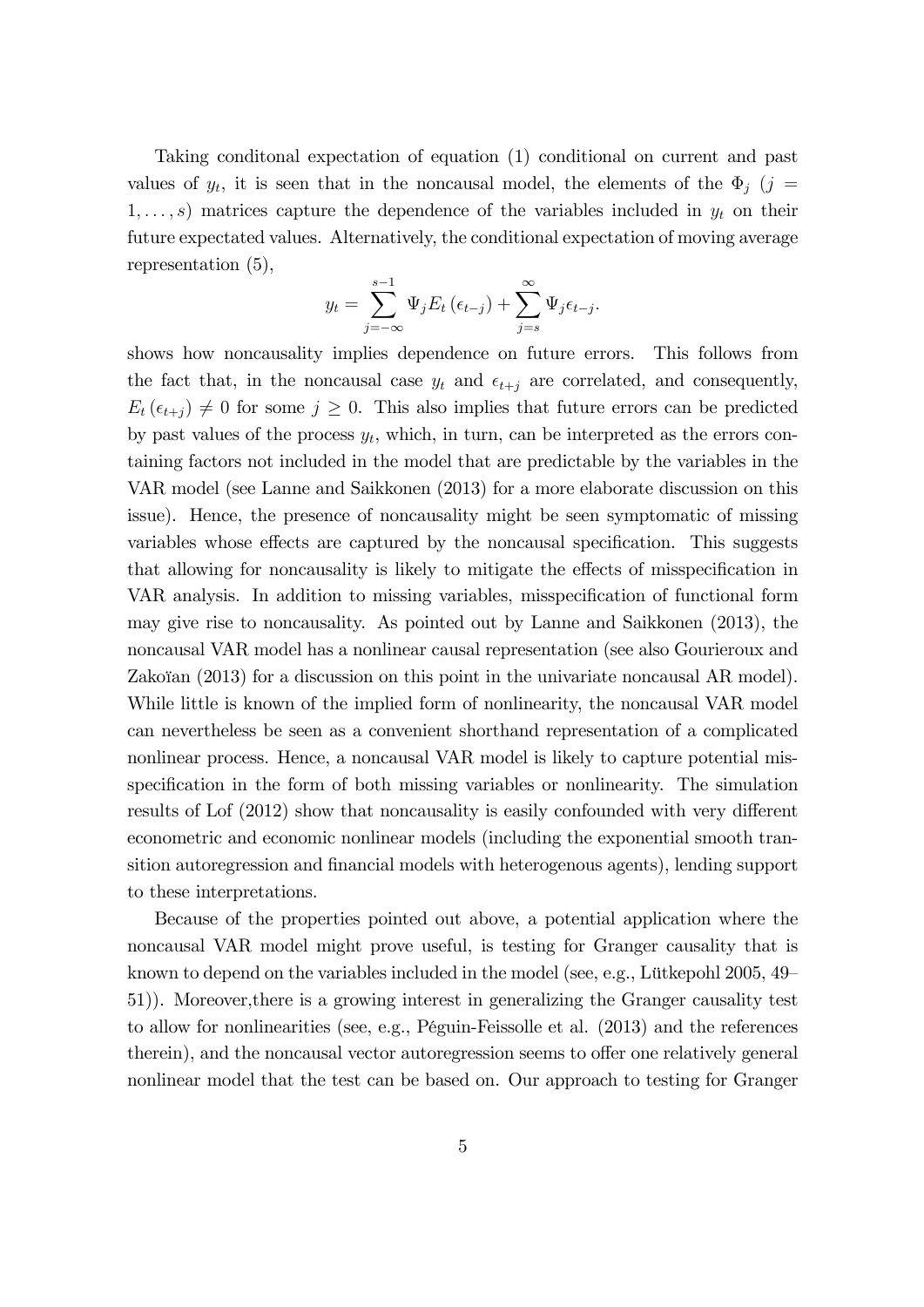causality is discussed more thoroughly in Section 5.3 in conjunction with the empirical application.

Finally, it should be pointed out that noncausal autoregressive models cannot be identified by second order properties or Gaussian likelihood. Therefore, meaningful application of the noncausal VAR model (1) requires that the error term  $\epsilon_t$  is non-Gaussian. For details on the identifiablity of the noncausal VAR model and the assumptions needed for the derivation of the likelihood function we refer to Lanne and Saikkonen (2013). In this paper, we assume that the distribution of  $\epsilon_t$  is multivariate t with scale matrix  $\Sigma$  and degrees of freedom  $\lambda$ .

#### 3 Estimation

Lanne and Saikkonen (2013) studied maximum likelihood (ML) estimation of the noncausal VAR model (1). Our estimation method is built upon their work as well as our previous work on the Bayesian analysis of noncausal AR models (see Lanne, Luoma, and Luoto (2012)). In particular, our basic estimation algorithm is a straightforward extension of their Metropolis-within-Gibbs sampler (see also Geweke (2005, p. 206)). It is described in Subsection 3.2, and it exploits the fact that the full conditional posterior distributions of  $\Pi_1, \ldots, \Pi_r, \Phi_1, \ldots, \Phi_s$ , and  $\Sigma$  can be readily sampled from their known distributions. Our experience is that, in general, the sampler works well and convergence occurs rapidly.

In the general case  $(r > 0, s > 0)$ , however, the posterior distribution of the parameters of (1) may be multimodal. If this occurs, the sampler tends to be inefficient and it may get stuck at one of the modes. It is important to note that this is not a serious problem if one is interested in forecasting, because the predictive distribution of the model in (1) turns out to be relatively invariant with respect to the multimodal posterior distribution (the forecasting procedure is described in Section 4). However, it is well known that multimodality complicates the estimation of the marginal likelihood and, if not properly handled, makes the commonly used approaches such as importance sampling and density ratio marginal likelihood approximation (see Gelfand and Dey (1994)) ill-suited for this purpose. Therefore, for the estimation of the marginal likelihood, we propose an alternative algorithm based on a Mixture of t by Importance Sampling weighted Expectation Maximization (MitISEM) algorithm of Hoogerheide, Opschoor, and van Dijk (2012). This algorithm is explained in Subsection 3.3.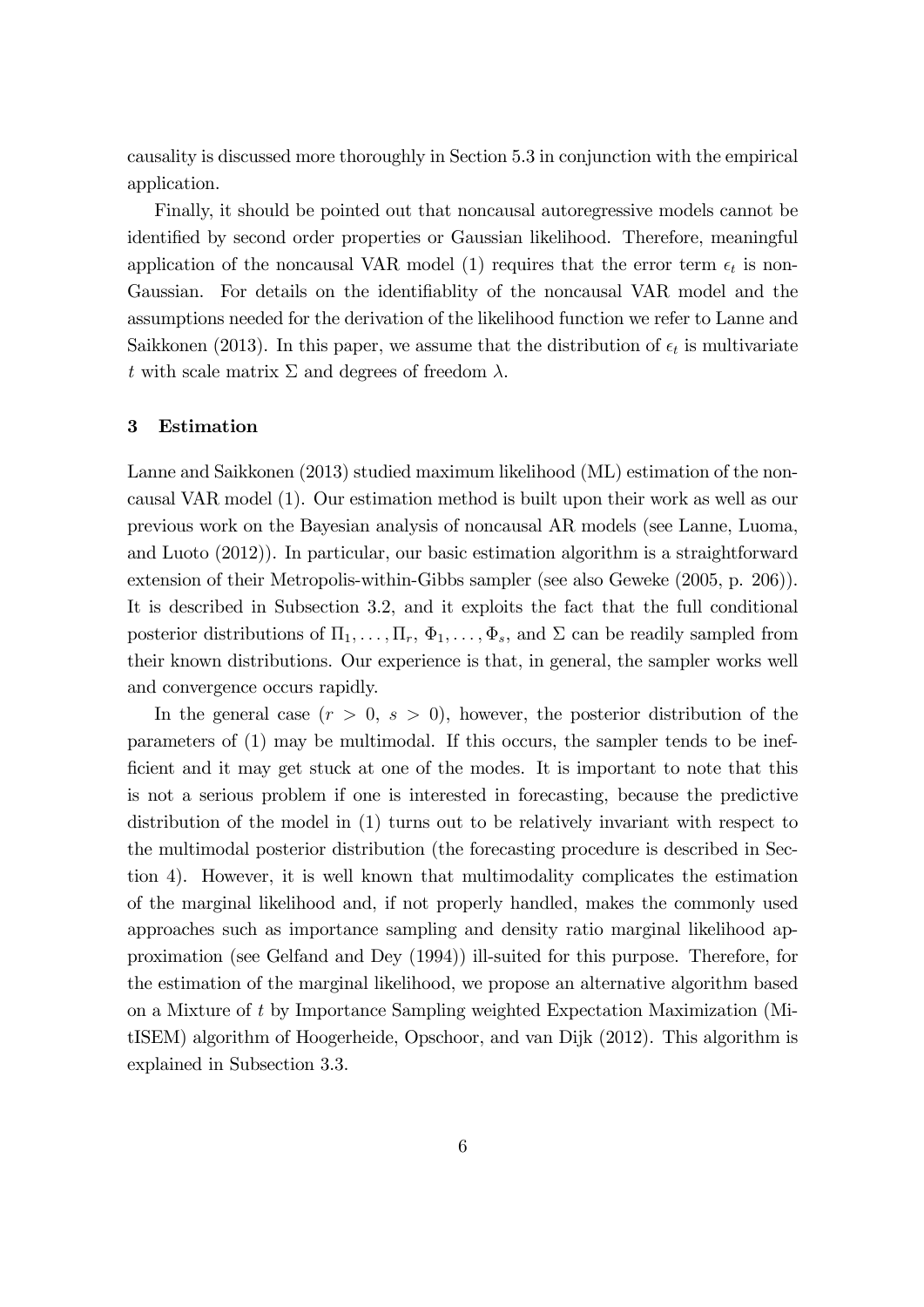#### 3.1 Likelihood function

For the Bayesian analysis of the noncausal VAR model in (1), we need to derive the distribution of the observations conditional on the parameters, i.e., the likelihood function, and specify the prior distribution of the parameters. We start by describing the likelihood function, whose detailed derivation can be found in Lanne and Saikkonen (2013). The choice of the prior distribution is described in the next subsection. To simplify notation in our subsequent developments, we define the matrices  $\Pi$  and  $\Phi$ , which are obtained by stacking  $\Pi'_j$  for  $j = 1, ..., r$  and  $\Phi'_j$  for  $j = 1, ..., s$ , respectively.

As mentioned in Section 2, we assume that  $\epsilon_t$  follows the multivariate t distribution with scale matrix  $\Sigma$  and degrees of freedom  $\lambda$ . To make the model operational, we reparametrize  $\epsilon_t$  in the following manner:

$$
\epsilon_t = \widetilde{\omega}_t^{-\frac{1}{2}} \eta_t,\tag{6}
$$

where  $\eta_t$  is a multivariate normally distributed random vector  $(\eta_t \sim N(0, \Sigma))$ , and  $\lambda \tilde{\omega}_t$  follows the chi-square distribution with  $\lambda$  degrees of freedom  $(\lambda \tilde{\omega}_t \sim \chi^2(\lambda)).$ Under the chosen parameterization,  $y_t$  generated by (1) is conditionally Gaussian conditional on  $\Sigma$  and  $\tilde{\omega}_t$ . As will be seen, this property is critical in building a decent posterior sampler (see also Geweke (1993), and Lanne, Luoma, and Luoto (2012)). Notice also that the random vector  $(\tilde{\omega}_1, \ldots, \tilde{\omega}_T)$  can be interpreted as a vector of parameters with hierarchical priors  $\lambda \tilde{\omega}_t \sim \chi^2(\lambda)$   $(t = 1, ..., T)$  and  $\lambda \sim Exp(\underline{\lambda})$ , where  $\lambda$  is a prior hyperparameter.

The first step in the derivation of the likelihood function is writing the observed data  $y = (y'_1, ..., y'_T)'$  in terms of vector  $\boldsymbol{z} = (z'_1, z'_2, z'_3)'$ , whose elements  $\boldsymbol{z}_1 = (u'_1, ..., u'_r)', \ \boldsymbol{z}_2 = (\epsilon'_{r+1}, ..., \epsilon'_{T-s})', \text{ and } \ \boldsymbol{z}_3 = (v'_{1,T-s+1}, ..., v'_{s,T})', \text{ by (3) and (4)},$ are independent. Here,

$$
v_{k,T-s+k} = w_{T-s+k} - \sum_{j=-(n-1)r}^{-k} N_j \epsilon_{T-s+k+j}, \quad k = 1, ..., s,
$$
 (7)

and the sum is interpreted as zero when  $k > (n-1)r$ , that is, when the lower bound exceeds the upper bound. Note that, by (1) and (4),  $v_{k,T-s+k}$  can be expressed as a function of the observed data  $y$  and that the representation  $v_{k,T-s+k}$  =  $\sum_{j=-k+1}^{\infty} N_j \epsilon_{T-s+k+j}$  holds, showing that  $v_{k,T-s+k}$   $(k = 1, ..., s)$  are indeed independent of  $\epsilon_t$ ,  $t \leq T - s$ . Thus, by (6) and the preceding discussion, the joint (conditional) density function of  $\boldsymbol{z}$  conditional on  $\boldsymbol{\tilde{\omega}} = (\tilde{\omega}_{r+1}, \dots, \tilde{\omega}_{T-s})'$  and  $\Sigma$  can be expressed as

$$
p(\boldsymbol{z}|\widetilde{\boldsymbol{\omega}}, \Sigma) = p(\boldsymbol{z}_1) \left( \prod_{t=r+1}^{T-s} p(\epsilon_t | \widetilde{\omega}_t, \Sigma) \right) p(\boldsymbol{z}_3), \tag{8}
$$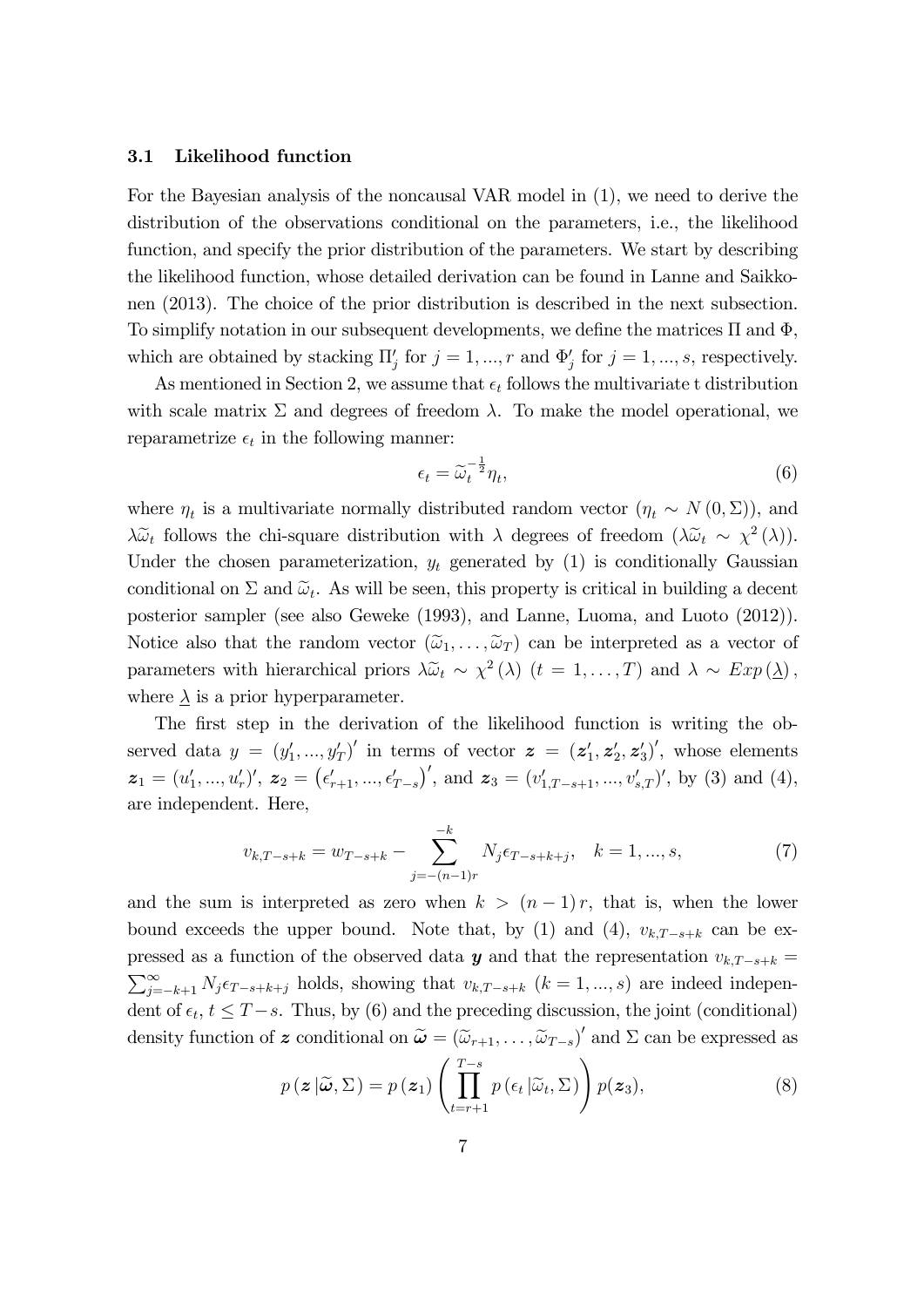where  $p(\cdot)$  denotes a density function.

As shown in Section 3.1 of Lanne and Saikkonen (2013), the random vector z is related to the data vector  $y = (y'_1, ..., y'_T)'$  by a linear transformation of the form  $\boldsymbol{z} = \boldsymbol{H}_3 \boldsymbol{H}_2 \boldsymbol{H}_1 \boldsymbol{y}$ , where  $\boldsymbol{H}_1$ ,  $\boldsymbol{H}_2$ , and  $\boldsymbol{H}_3$  are  $T \times T$  nonsingular transformation matrices that depend on the parameters  $\Pi$  and  $\Phi$ . Furthermore, the determinants of  $H_2$  and  $H_3$  equal unity (for details of these matrices, see Lanne and Saikkonen  $(2013)$ ). Thus, by  $(8)$ , the conditional joint density function of the data y conditional on the parameters and  $\tilde{\omega}$  can be expressed as

$$
p(\mathbf{y}|\widetilde{\boldsymbol{\omega}},\theta) = p(\mathbf{z}_1(\vartheta)) \left( \prod_{t=r+1}^{T-s} p\left( \Pi\left(B\right) \Phi\left(B^{-1}\right) y_t | \widetilde{\omega}_t, \Sigma \right) \right) p(\mathbf{z}_3(\vartheta)) |\mathbf{H}_1|. \qquad (9)
$$

In addition to the distinct elements of the matrix  $\Sigma$ , that is, the vector  $\sigma = \text{vech}(\Sigma)$ , the parameter vector  $\theta$  also contains  $\theta = (\pi', \phi')'$ , where  $\pi = \text{vec}(\Pi)$ , and  $\phi =$  $vec(\Phi)$ . The components of **z** can be expressed in terms of the observed data and parameters. Specifically,  $z_1(\theta)$  is defined by replacing  $u_t$  in the definition of  $z_1$  by  $\Phi(B^{-1}) y_t$   $(t = 1, ..., r)$ . Moreover,  $\mathbf{z}_3(\theta)$  is defined similarly by replacing  $v_{k,T-s+k}$  in the definition of  $z_3$  by an analog with  $a(B) y_{T-s+k}$  and  $\Pi(B) \Phi(B^{-1}) y_{T-s+k+j}$  used in place of  $w_{T-s+k}$  and  $\epsilon_{T-s+k+j}$ , respectively, where  $j = -(n-1)r, ..., -k, k = 1, ..., s$ , and

$$
|\Pi(z)| = a(z) = 1 - a_1 z - \dots - a_{nr} z^{nr}.
$$
 (10)

Lanne and Saikkonen (2013) also show that the determinant of  $H_1$  is independent of the sample size  $T$ , and thus, following them, we propose to approximate the (conditional) joint density of  $y$  by the second factor of (9):

$$
p(\mathbf{y}|\widetilde{\boldsymbol{\omega}}, \theta) \approx \prod_{t=r+1}^{T-s} p(\epsilon_t(\theta) | \widetilde{\omega}_t, \Sigma),
$$
\n(11)

where

$$
p(\epsilon_t(\vartheta) | \widetilde{\omega}_t, \Sigma) = \frac{\widetilde{\omega}_t^{\frac{n}{2}}}{(2\pi)^{\frac{n}{2}} |\Sigma|^{\frac{1}{2}}} \exp \left[ -\frac{1}{2} \widetilde{\omega}_t \epsilon_t(\vartheta)' \Sigma^{-1} \epsilon_t(\vartheta) \right],
$$

and

$$
\epsilon_t\left(\vartheta\right) = u_t\left(\vartheta_2\right) - \Pi_1 u_{t-1}\left(\vartheta_2\right) - \dots - \Pi_r u_{t-r}\left(\vartheta_2\right). \tag{12}
$$

Finally, it should be pointed out that the approximate likelihood of Lanne and Saikkonen (2013) is obtained by multiplying (11) by the (hierarchical) prior density of  $\tilde{\omega}$  and then integrating out  $\tilde{\omega}$ :

$$
p(\mathbf{y}|\theta) = \int \prod_{t=r+1}^{T-s} p(\epsilon_t(\vartheta) | \widetilde{\omega}_t, \Sigma) p(\widetilde{\boldsymbol{\omega}} | \lambda) d\widetilde{\boldsymbol{\omega}},
$$
\n(13)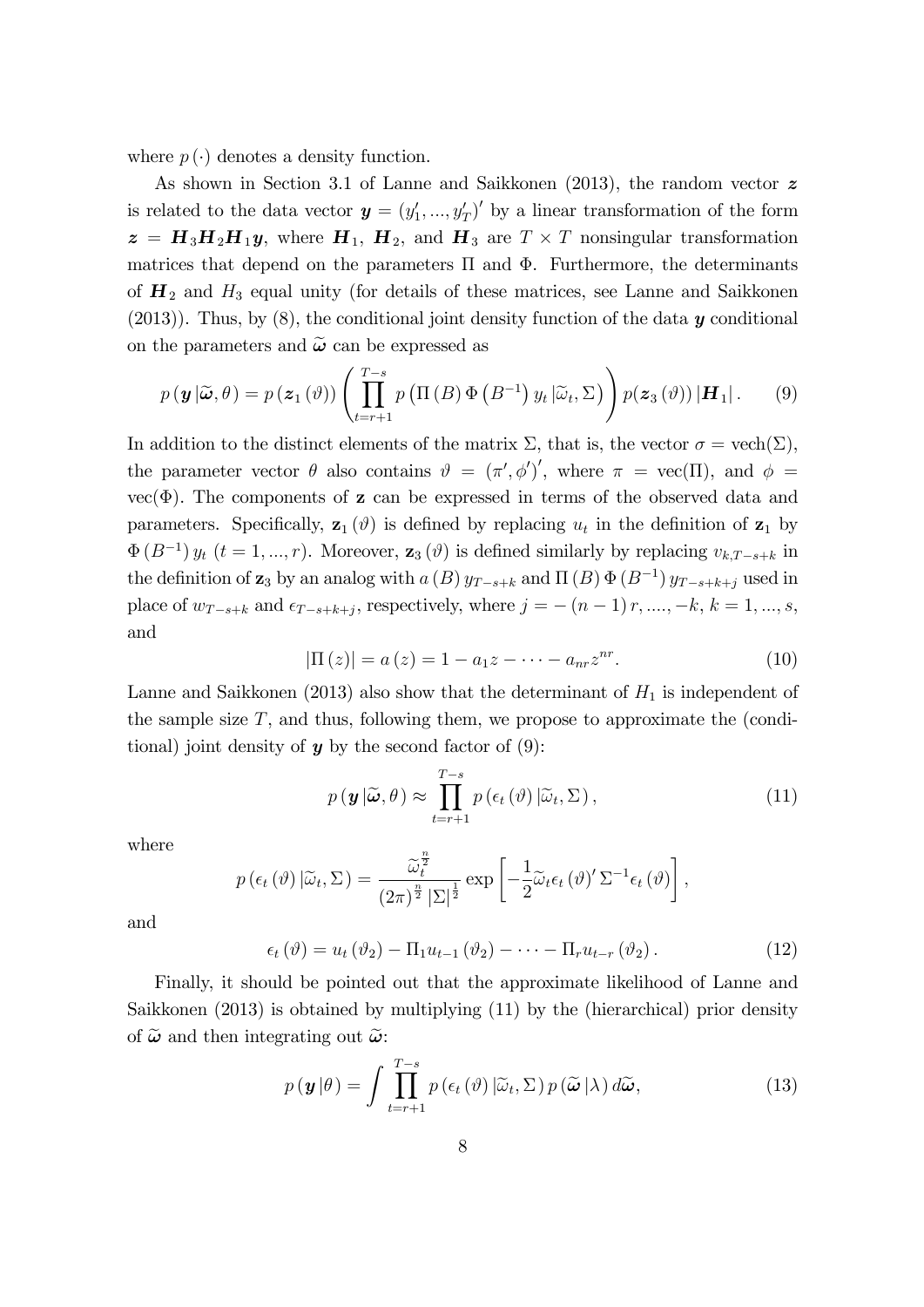where, from the assumption  $\lambda \tilde{\omega}_t \sim \chi^2(\lambda)$ , the quantity  $p(\tilde{\omega}|\lambda)$  is obtained as the following product:

$$
p(\widetilde{\omega}_t|\lambda) = \left[2^{\lambda/2}\Gamma(\lambda/2)\right]^{-1} \lambda^{\lambda/2} \widetilde{\omega}_t^{\lambda/2-1} \exp\left[-\lambda \widetilde{\omega}_t/2\right] \text{ for } t = r+1,\dots,T-s. \quad (14)
$$

A closed form representation of the approximate likelihood (13) is obtained from (8) by replacing the latent data expression  $p(\epsilon_t | \tilde{\omega}_t, \Sigma)$  with the density  $p(\epsilon_t | \Sigma, \lambda)$ , and using the change of variable theorem:

$$
p(\mathbf{y}|\theta) = \prod_{t=r+1}^{T-s} p(\epsilon_t(\vartheta) | \Sigma, \lambda), \qquad (15)
$$

where we augment  $\theta$  by the degrees of freedom parameter  $\lambda$ , and  $p(\epsilon_t(\vartheta)|\Sigma,\lambda) =$  $t_n(\epsilon_t(\vartheta)|\Sigma;\lambda)$ , the density function of the multivariate t-distribution for an n-dimensional random vector  $\epsilon_t(\vartheta)$  with zero mean, scale matrix  $\Sigma$ , and degrees of freedom  $\lambda$ <sup>1</sup>. For simplicity, we shall usually drop the word 'approximate' and refer to  $(11)$  as the likelihood function.

#### 3.2 Basic Algorithm

We now turn to the estimation of the parameters of (1). As already discussed, this is accomplished by a multivariate generalization of the Metropolis-within-Gibbs sampler of Lanne, Luoma, and Luoto (2012). The detailed derivation of the full conditional posteriors exploited in the sampler are given in the appendix, while we here only describe the algorithm.

The conditional posteriors can be obtained from the product of (11), (14), and the joint prior density of  $\Phi$ ,  $\Pi$ ,  $\Sigma$ , and  $\lambda$ . Following the literature, we assume the independent normal-Wishart prior for  $\phi = \text{vec}(\Phi)$ ,  $\pi = \text{vec}(\Pi)$ , and  $\Sigma$  (see, e.g., Kadiyala and Karlsson (1997)), and, as already mentioned, an exponential prior for  $\lambda$ . In particular,  $\pi \sim N(\underline{\pi}, \underline{V}_{\pi}) I(\pi)$ ,  $\phi \sim N(\underline{\phi}, \underline{V}_{\phi}) I(\phi)$ ,  $\Sigma \sim iW(\underline{S}, \underline{\nu})$ , and  $\lambda \sim$  $Exp(\underline{\lambda})$ , where *iW* is used to denote an inverse-Wishart distribution, and  $\underline{\phi}$ ,  $\underline{V}_{\phi}$ ,  $\underline{\pi}$ ,  $\underline{V}_{\pi}$ ,  $\underline{S}$ ,  $\underline{\nu}$ , and  $\underline{\lambda}$  are the prior hyperparameters assumed to be known by the researcher.

$$
t_n(x|\mu, \Sigma; \lambda) = \frac{\Gamma[(\lambda + n)/2]}{(\lambda \pi)^{n/2} \Gamma(\lambda/2) \sqrt{|\Sigma|}} \left(1 + \frac{1}{\lambda} x' \Sigma^{-1} x\right)^{-(\lambda + n)/2}
$$

where  $\Gamma(\cdot)$  is the gamma function and  $\lambda > 2$  is assumed.

<sup>&</sup>lt;sup>1</sup>The density function of the multivariate t-distribution for an *n*-dimensional random vector x with zero mean,  $\lambda$  degerees of freedom, and covariance matrix  $\frac{\lambda}{\lambda-2}\Sigma$  is given by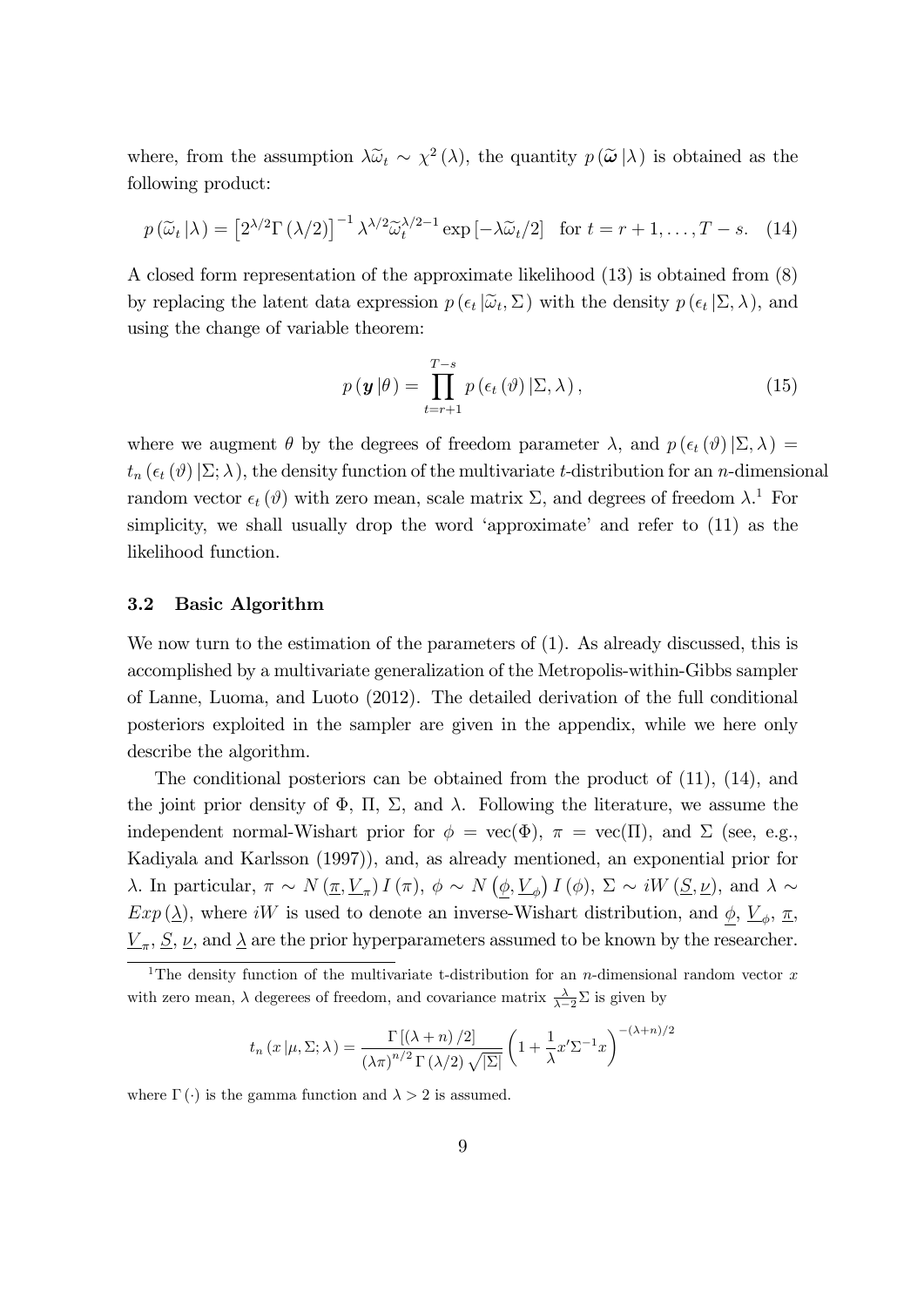Indicator functions  $I(\phi)$  and  $I(\pi)$  equal unity in the stationary region defined by (2) and zero otherwise.

To simplify notation, we introduce a  $Tn \times 1$  vector  $y^*$  and a  $Tn \times sn^2$  matrix  $X^*$ , which are obtained by stacking  $y_t^* = \tilde{\omega}_t^{1/2} \Pi(B) y_t$  and  $X_t^* = \tilde{\omega}_t^{1/2} \Pi(B) X_t$  for  $t = r + \tilde{\omega}_t^{1/2} \Pi(B) X_t$  $1, \ldots, T-s$ , where  $X_t = I_n \otimes (y'_{t+1}, \ldots, y'_{t+s})$ , respectively. We also define the matrices Y and U, whose tth rows  $(t = r + 1, \ldots, T - s)$  are given by  $u_t^* = \tilde{\omega}_t^{1/2} u_t'(\vartheta_2)$  and  $U_t^* = \widetilde{\omega}_t^{1/2}$  $u_t^{1/2}\left(u'_{t-1}\left(\vartheta_2\right),\ldots,u'_{t-r}\left(\vartheta_2\right)\right)$ , respectively. Then, the full conditional posterior distributions of  $\phi$ ,  $\pi$ , and  $\Sigma$  under the given prior distributions have the following expressions:

$$
\phi | \mathbf{y}, \pi, \Sigma, \widetilde{\boldsymbol{\omega}} \sim N \left( \overline{\phi}, \overline{V}_{\phi} \right) I \left( \phi \right), \tag{16}
$$

$$
\pi | \mathbf{y}, \phi, \Sigma, \widetilde{\boldsymbol{\omega}} \sim N \left( \overline{\pi}, \overline{V}_{\pi} \right) I \left( \pi \right), \tag{17}
$$
\n
$$
\overline{V}_{\phi}^{-1} = \underline{V}_{\phi}^{-1} + \mathbf{X}^{*'} \Omega \mathbf{X}^{*}, \overline{\phi} = \overline{V}_{\phi} \left( \underline{V}_{\phi}^{-1} \phi + \mathbf{X}^{*'} \Omega \mathbf{y}^{*} \right), \qquad \overline{V}_{\pi}^{-1} = \underline{V}_{\pi}^{-1} + \Sigma^{-1} \otimes \mathbf{U}' \mathbf{U}, \overline{\pi} = \overline{V}_{\pi} \left( \underline{V}_{\pi}^{-1} \underline{\pi} + vec \left( \mathbf{U}' \mathbf{Y} \Sigma^{-1} \right) \right),
$$

with  $\mathbf{\Omega} = I_{T-r-s} \otimes \Sigma^{-1}$ , and

$$
\Sigma | \mathbf{y}, \pi, \phi, \widetilde{\boldsymbol{\omega}} \sim iW(\overline{S}, \overline{\nu}), \ \overline{\nu} = \underline{\nu} + T - s - r,
$$
\n
$$
\overline{S} = \underline{S} + \mathbf{E}'\mathbf{E}, \ \mathbf{E} = \mathbf{Y} - \mathbf{U}\Pi.
$$
\n(18)

The full conditional posterior distributions of the remaining parameters,  $\tilde{\omega}$  and  $\lambda$ , can be sampled from

$$
\left[\lambda + \epsilon_t \left(\vartheta\right)' \Sigma^{-1} \epsilon_t \left(\vartheta\right)\right] \widetilde{\omega}_t \left| \mathbf{y}, \pi, \phi, \Sigma, \lambda \sim \chi^2 \left(\lambda + n\right) \left(t = r + 1, \ldots, T - s\right), \tag{19}
$$

and, by a Metropolis within Gibbs step, from a distribution with the density kernel:

$$
p(\lambda | \mathbf{y}, \widetilde{\boldsymbol{\omega}}) \propto \left[2^{\lambda/2} \Gamma(\lambda/2)\right]^{-(T-r-s)} \lambda^{\lambda(T-r-s)/2} \left(\prod_{t=r+1}^{T-s} \widetilde{\omega}_t^{(\lambda-2)/2}\right) \times \exp\left[-\left(\frac{1}{\lambda} + \frac{1}{2} \sum_{t=r+1}^{T-s} \widetilde{\omega}_t\right) \lambda\right].
$$
\n(20)

Given the starting values of  $\phi$ ,  $\pi$ ,  $\Sigma$ ,  $\tilde{\omega}$ , and  $\lambda$ , the expressions in (16)–(20) are used sequentially to obtain an estimate of the posterior distribution of the paremeters. In particular, the Örst four expressions are standard and can be readily used to simulate random numbers. Note also that the stationarity restrictions (2) can be imposed by discarding the draws from the unresticted posterior distributions of  $\phi$ and  $\pi$  that do not lie in the stationary region. Following Geweke (2005), we simulate from the conditional posterior of the degree-of-freedom parameter  $\lambda$  (20) using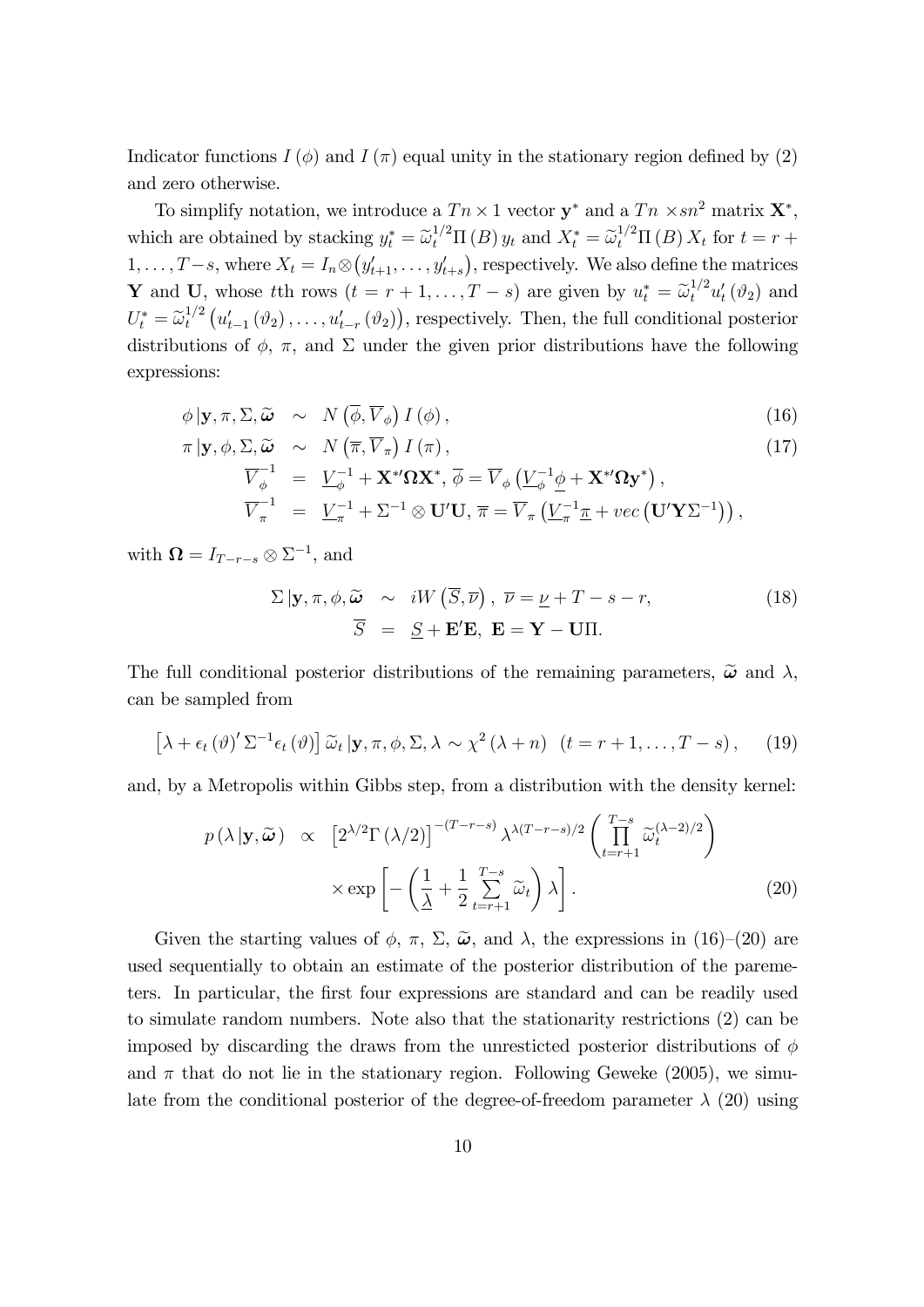an independence-chain MH algorithm. As a candidate distribution for  $\lambda$  we use the univariate normal distribution with mean equal to the mode of (20) and precision parameter equal to the negative of the second derivative of the log posterior density, evaluated at the mode. The acceptance probability is calculated using (20).

As already pointed out above, the sampler works well when the posterior distribution is unimodal. However, if the posterior is multimodal, it tends to be inefficient and may get stuck at one of the modes. For these cases, in Section 3.3 below, we propose an alternative algorithm based on a MitISEM algorithm of Hoogerheide, Opschoor, and van Dijk (2012) that we apply in the estimation of the marginal likelihood.

#### 3.3 Marginal Likelihood Estimation

In the general case  $(r > 0, s > 0)$ , because of the complexity of model (1), the marginal posterior distributions of its parameters tend to exhibit non-elliptical shapes such as skewness and multimodality. As is well known, the Gibbs sampler does not mix well with respect to a multimodal target posterior distribution, but tends to get stuck at one of the modes (subspaces). Therefore, in this subsection, we explain how to quickly construct an accurate approximation to the non-elliptical target posterior distribution. This approximation can then be used as a candidate density, say, in the Metropolis–Hastings algorithm or in importance sampling. In this paper, we use the latter to estimate the marginal likelihood of model (1) (see Geweke (2005, p. 257) for a detailed discussion).

As already mentioned, the proposed procedure closely resembles that of Hoogerheide, Opschoor, and van Dijk (2012), and we refer to their paper for a more detailed discussion on the topic (see also Cappé et al. (2008)). Following their recommendation, we use a mixture of multivariate  $t$  distributions as the candidate density:

$$
f(\theta|\psi) = \sum_{g=1}^{G} \alpha_g t_k (\theta | \mu_g, V_g; \nu_g), \qquad (21)
$$

where  $\psi = (\mu'_1, \ldots, \mu'_G, \text{ vech } (V_1)', \ldots, \text{vech } (V_G)', \nu_1, \ldots, \nu_G, \alpha_1, \ldots, \alpha_{G-1})'$ , the mixing probabilities  $\alpha_g$  satisfy  $\sum_{g=1}^G \alpha_g = 1$ , and  $t_k(\theta | \mu_g, V_g; \nu_g)$   $(k = (s + r) \times n^2 + n \times$  $(n + 1)/2 + 1$  refers to the density function of the multivariate t distribution with mode  $\mu_g$ , (positive definite) scale matrix  $V_g$ , and degrees of freedom  $\nu_g$ . The number of mixture components  $G$  is determined iteratively as explained at the end of this subsection.

In order to obtain a convenient approximation to the target posterior density, we minimize the Kullback–Leibler divergence between the target and candidate distrib-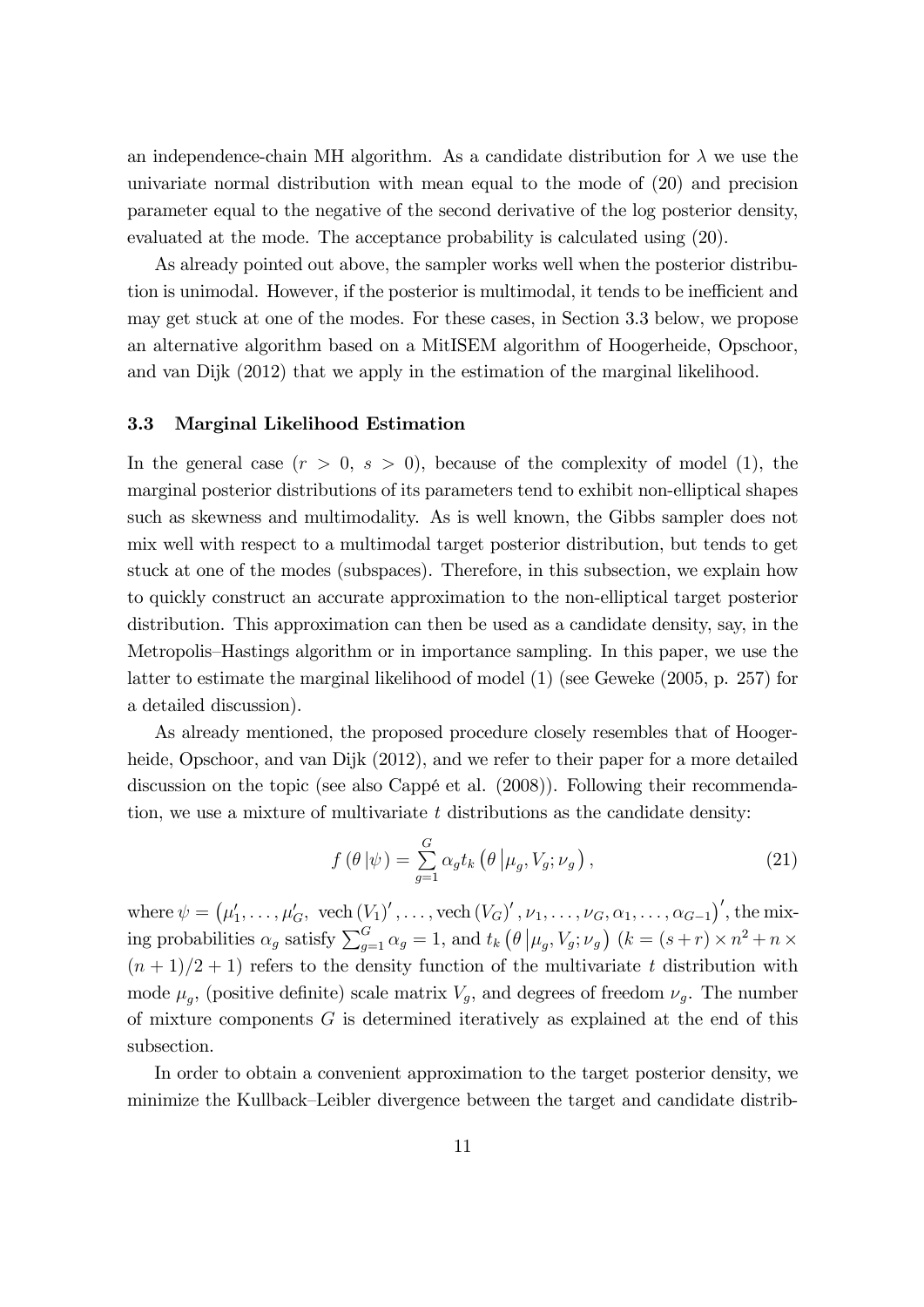utions,  $\int p(\theta | \mathbf{y}) \log \frac{p(\theta | y)}{f(\theta | \psi)} d\theta$ , with respect to  $\psi$ . Because the elements of vector  $\psi$  do not enter the posterior density  $p(\theta | y)$ , this is equivalent to maximizing

$$
\int \left[ \log f\left(\theta \,|\psi\right) \right] p\left(\theta \,|\mathbf{y}\right) d\theta = E \left[ \log f\left(\theta \,|\psi\right) \right],\tag{22}
$$

where E is the expectation with respect to the posterior distribution  $p(\theta | y)$ .

We propose the following two-step procedure for computing the parameters  $\psi$  of the candidate mixture distribution  $(21)$ . In the first stage, the basic algorithm described in the previous subsection is run several times, each time using very different starting values  $\theta_0$ . All the simulated  $N_0$  draws are then together used to approximate a sample from the posterior  $p(\theta | \mathbf{y})$ . An initial estimate  $\psi_0$  can be found using the Expectation Maximization (EM) algorithm to maximize an estimate of  $E \left[ \log f(\theta | \psi) \right]$ , given by

$$
\frac{1}{N_0} \sum_{i=1}^{N_0} \log f\left(\theta^i \,|\psi\right). \tag{23}
$$

In the second stage, we use the initial estimate  $\psi_0$  to draw an independently and identically distributed sample  $\theta^i$   $(i = 1, ..., N)$  from  $f(\theta | \psi_0)$  in (21). From this sample we then calculate

$$
\frac{1}{N} \sum_{i=1}^{N} W^i \log f\left(\theta^i \,|\psi\right) \quad \text{with } W^i = \frac{p\left(\theta^i \,|\mathbf{y}\right)}{f\left(\theta^i \,|\psi_0\right)}.\tag{24}
$$

This is a simulation-consistent estimate of expression (22), which can seen by noting that

$$
\int \left[ \log f(\theta | \psi) \right] p(\theta | \mathbf{y}) d\theta = \int \left[ \frac{p(\theta | \mathbf{y})}{f(\theta | \psi_0)} \log f(\theta | \psi) \right] f(\theta | \psi_0) d\theta
$$

$$
= E \left[ \frac{p(\theta | \mathbf{y})}{f(\theta | \psi_0)} \log f(\theta | \psi) \right],
$$

Now,  $\psi$  can be found by maximizing (24) by the EM algorithm. Once the candidate density has been obtained, it is successfully used to estimate the marginal likelihood  $p(\mathbf{y})$ , and as mentioned above, to that end, we employ importance sampling.

Hoogerheide, Opschoor, and van Dijk (2012) use the EM algorithm to maximize (24) in their bottom-up procedure which iteratively adds components into the mixture (21), starting with one multivariate t distribution. Conversely, we start with a reasonably large number of distributions and remove the (nearly) singular ones (i.e., those with (nearly) singular covariance matrices and very small probability weights). This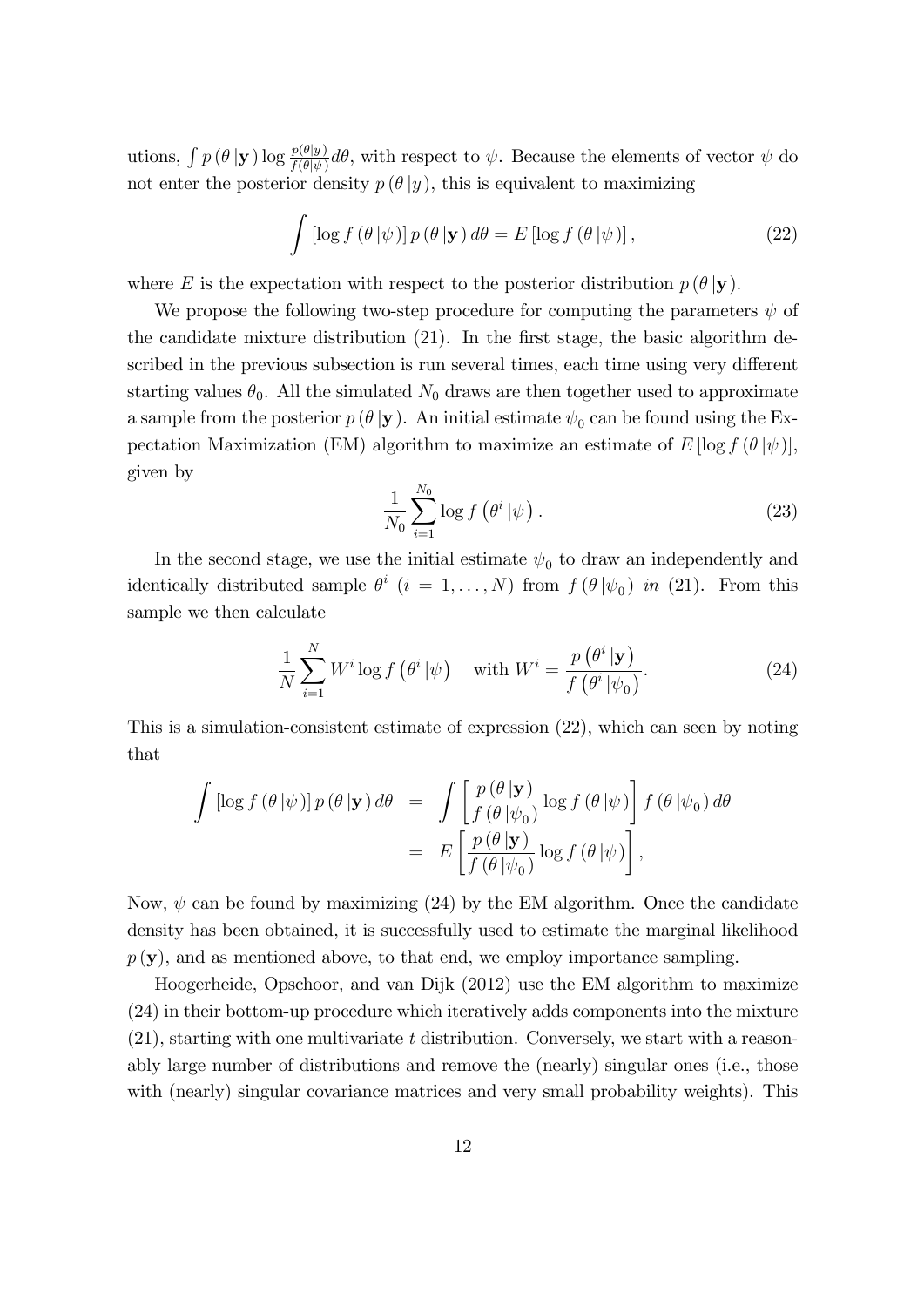can be done because our basic algorithm tends to converge rapidly to the subspace (mode) closest to the starting values, enabling us to quickly construct a reasonably good approximation to the posterior distribution (a few thousand draws of each  $\theta_0$ seems to be sufficient for the approximation). Hence, we only need to calculate the Importance Sampling (IS) weights  $W^i$   $(i = 1, ..., N)$  once, while in the MitISEM algorithm the IS weights must be evaluated at each iteration. Note that because the basic algorithm described in Section 3.2 tends to get stuck at the local mode, our procedure for initial estimation, is not able to move between different subspaces (modes) in a balanced fashion, that is, according to their posterior probabilities. This suggests that our initial estimates of the mixing probabilities  $\alpha_g$  ( $g = 1, \ldots, G$ ) may be poor. However, in the empirical application in Section 5, we find it very hard to improve the accuracy of our final approximation by adding additional components in the mixture.

#### 4 Forecasting

In this section, we consider evaluating the posterior predictive distribution of  $y_{T+h}$  $(h \geq 1)$  and, unless otherwise stated, we shall assume that the model is noncausal and multivariate, i.e.,  $s > 0$  and  $n > 1$ . Our starting point is equation (4), which is made operational by approximating the infinite sum on the right hand side by a finite sum. Recalling that  $w_t$  can be written as  $w_t = |\Pi(B)| y_t = a(B) y_t$ , where

$$
|\Pi(z)| = a(z) = 1 - a_1 z - \cdots - a_{nr} z^{nr},
$$

and substituting this into equation (4), we obtain the approximation

$$
y_{T+h} \approx a_1 y_{T+h-1} + \dots + a_{nr} y_{T+h-nr} + \sum_{j=-(n-1)r}^{M-h} N_j \epsilon_{T+h+j}.
$$
 (25)

M is a positive integer, and because the coefficient matrices  $N_j$  decay to zero at a geometric rate as  $j \to \infty$ , the approximation error can be made negligible by setting M sufficiently large. An approximate predictive distribution of  $y_{T+h}$  for  $h > 0$ , conditional on information in period  $T$ , can be computed recursively starting from  $h = 1$ , provided we are able to evaluate the conditional distribution of the last term on the right hand side of (25) for every  $h > 0$ . In the univariate case  $(n = 1)$  considered by Lanne et al. (2012a,b) this term contains the errors  $\epsilon_{T+1}, \ldots, \epsilon_{T+M}$  only, facilitating a straightforward way to obtain forecasts. However, as emphasized by Nyberg and Saikkonen (2013), in a multivariate case the error terms  $\epsilon_{T+1-(n-1)r}, ..., \epsilon_T$  are also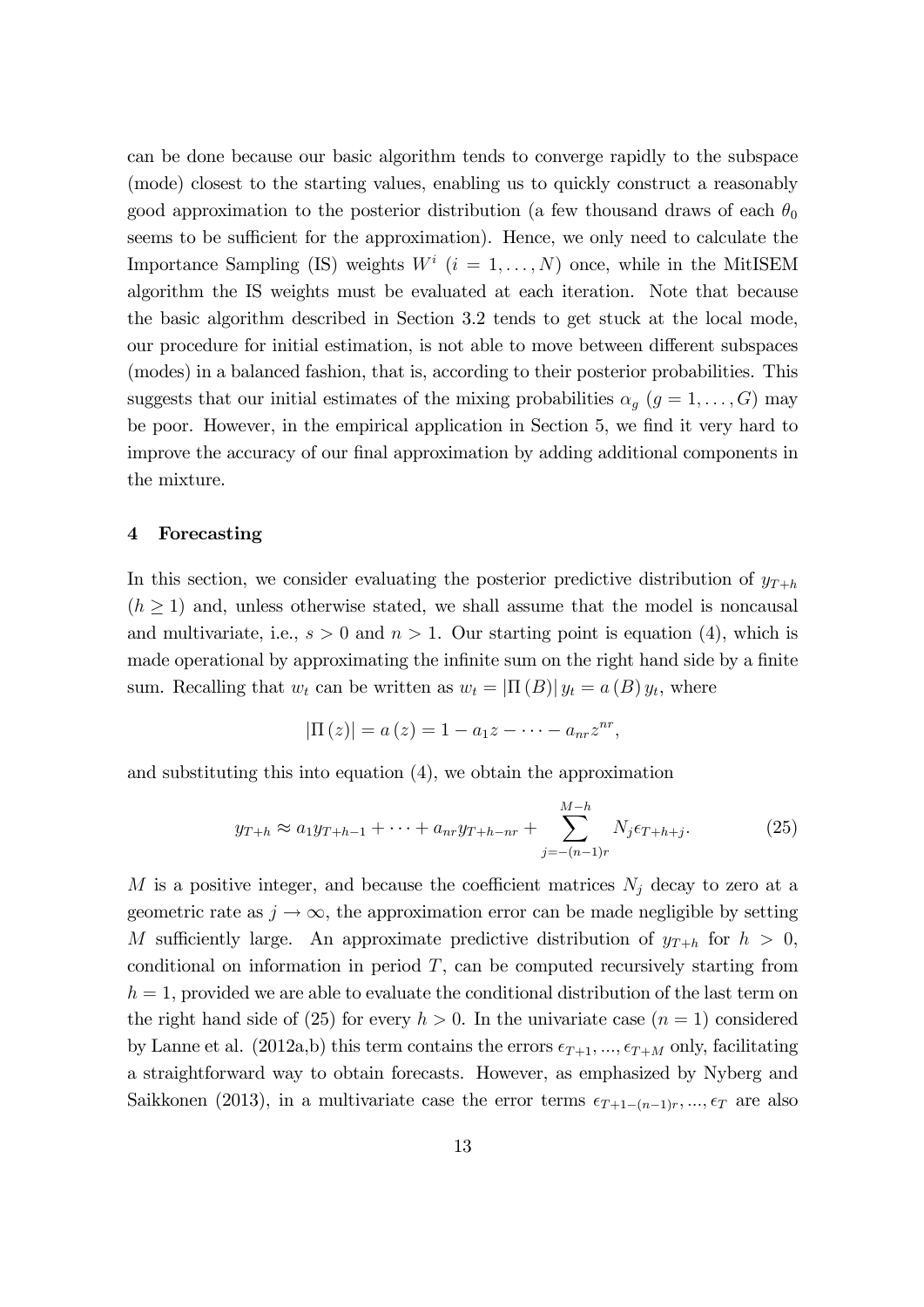involved, and because  $\epsilon_{T-s+1}, ..., \epsilon_T$  ( $s > 0$ ) cannot be expressed as functions of the observed data (cf., (1)), additional complications arise.

The forecasting procedure is based on the joint density of the augmented data vector  $(\mathbf{y}', \epsilon'_{T+1}, ..., \epsilon'_{T+M})'$ . The derivation of this density and the resulting sampling algorithm are described in the following two subsections, respectively. As the posterior predictive distribution tends to be relatively invariant with respect to a multimodal posterior distribution, the procedure is built upon the simpler algorithm described in Section 3.2.

#### 4.1 Augmented Data Density

The conditional distribution of the last term on the right hand side of (25) is obtained by computing the joint density of the augmented data vector  $(\mathbf{y}', \epsilon'_{T+1}, ..., \epsilon'_{T+M})'$ . A detailed derivation of this joint density can be found in Nyberg and Saikkonen (2013), and, in the univariate case, in Lanne, Luoma, and Luoto (2012), and Lanne, Luoto, and Saikkonen (2012). We first review the result of Nyberg and Saikkonen (2013) (modified slightly for ensuing derivations), and then use it to build an algorithm that yields a predictive distribution of  $y_{T+h}$  for  $h > 0$  as a by-product.

Because the future errors enter the conditional density of  $y(9)$  only through the elements of  $z_3 = (v'_{1,T-s+1},...,v'_{s,T})'$  (see the discussion following (9)), the conditional density of y and  $\epsilon^+$  can be written as

$$
p(\mathbf{y}, \boldsymbol{\epsilon}^+ | \tilde{\boldsymbol{\omega}}, \theta) = p(\mathbf{z}_1) |\mathbf{H}_1| \left( \prod_{t=r+1}^{T-s} p\left( \Pi\left(B\right) \Phi\left(B^{-1}\right) y_t | \tilde{\omega}_t, \Sigma\right) \right) p(\mathbf{z}_3(\theta), \boldsymbol{\epsilon}^+), \quad (26)
$$

where  $\epsilon^+ = (\epsilon'_{T+1}, ..., \epsilon'_{T+M})$ , and we remove the term  $p(\boldsymbol{z}_1) | \boldsymbol{H}_1$  from the above expression based on the discussion preceding  $(11)$ . Thus, in order to find the (conditional) density of  $(\mathbf{y}, \boldsymbol{\epsilon}^+)$ , we need to find the joint density of  $(\mathbf{z}_3, \epsilon^+)$ , whose derivation, in turn, can be reduced to the derivation of the joint density function of the vector  $(\zeta'_1, \zeta'_2)'$  defined below. Note that from (7),  $z_3 = (v'_{1,T-s+1}, ..., v'_{s,T})'$  with  $v_{k,T-s+k} = \sum_{j=-k+1}^{\infty} N_j \epsilon_{T-s+k+j}, k = 1, ..., s.$  Define the  $sn \times n$  matrices

$$
\boldsymbol{N}_j = \begin{bmatrix} N_j \\ \vdots \\ N_{j-s+1} \end{bmatrix}, \quad j = 0, 1, ...,
$$

and write  $z_3$  as  $\sum_{j=0}^{\infty} N_j \epsilon_{T-s+1+j}$ . Define next the  $sn \times 1$  vector  $\zeta_1 = z_3 - \sum_{j=sn}^{\infty} N_j \epsilon_{T-s+j+1}$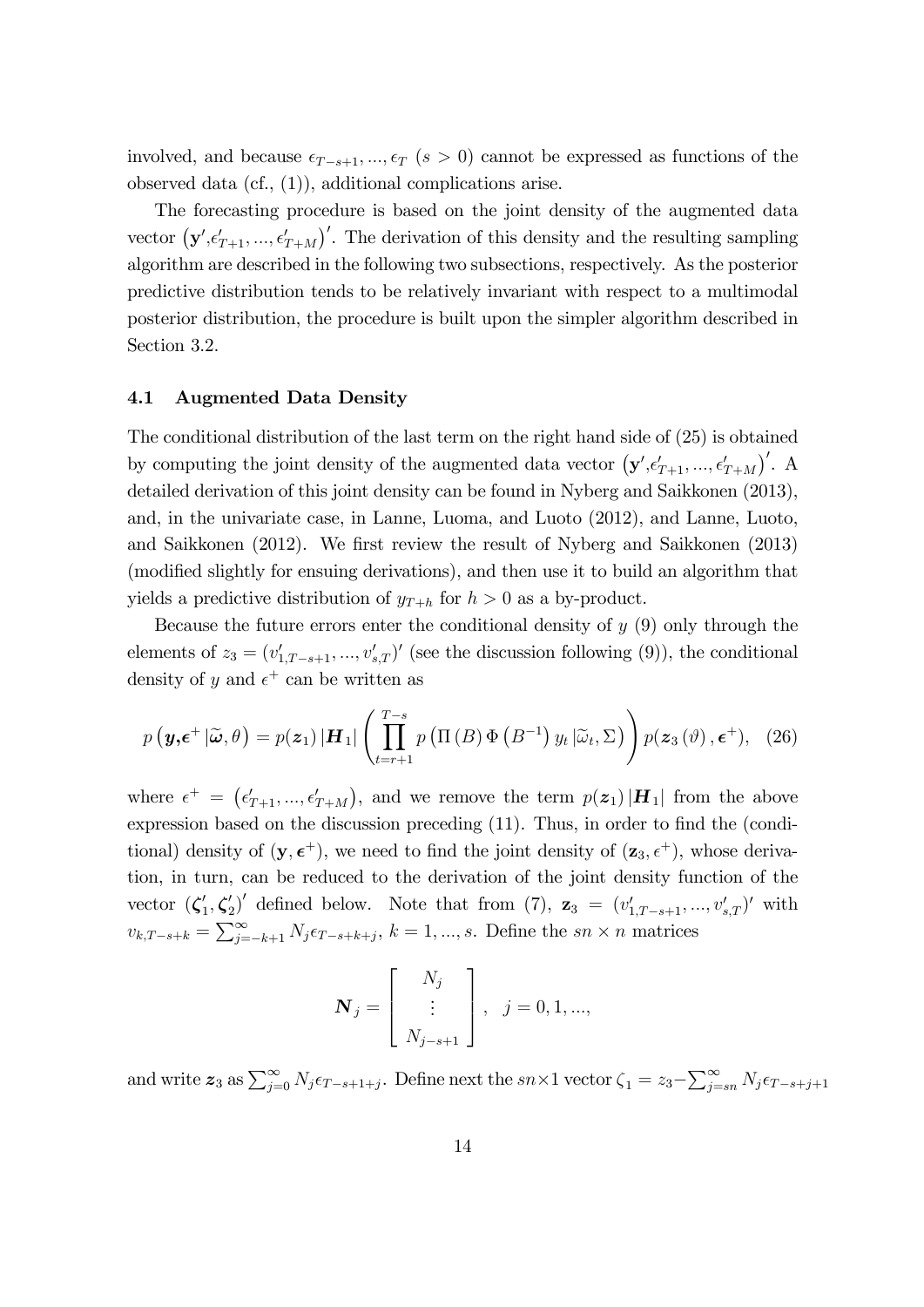and the sn  $(n-1) \times 1$  vector  $\zeta_2 = (\epsilon'_{T+1}, \ldots, \epsilon'_{T-s+sn})'$  and write

$$
\begin{bmatrix} \zeta_1 \\ \zeta_2 \end{bmatrix} = \begin{bmatrix} \mathbf{Q}_{11} & \mathbf{Q}_{12} \\ \mathbf{0} & I_{sn(n-1)} \end{bmatrix} \begin{bmatrix} \epsilon_{T-s+1} \\ \vdots \\ \epsilon_{T-s+sn} \end{bmatrix} \equiv \mathbf{Q} \begin{bmatrix} \epsilon_{T-s+1} \\ \vdots \\ \epsilon_{T-s+sn} \end{bmatrix}, \qquad (27)
$$

where  $\mathbf{Q}_{11} = [\mathbf{N}_0 \cdots \mathbf{N}_{s-1}], \mathbf{Q}_{12} = [\mathbf{N}_s \cdots \mathbf{N}_{sn-1}],$  and  $(\epsilon'_{T-s+1}, ..., \epsilon'_{T-s+sn})'$  is an  $sn^2 \times 1$  vector.

Now, it can readily be checked that (see Appendix A.2 in Nyberg and Saikkonen (2013))

$$
p(\boldsymbol{z}_3, \boldsymbol{\epsilon}^+) \approx p(\boldsymbol{\zeta}_1, \boldsymbol{\zeta}_2 \, | \boldsymbol{\epsilon}^+) \prod_{t=T-s+sn+1}^{T+M} p(\epsilon_t), \tag{28}
$$

where  $\boldsymbol{\varepsilon}^+ = (\epsilon'_{T-s+sn+1}, \ldots, \epsilon'_{T+M}),$  and

$$
\boldsymbol{\zeta}_{1}=\boldsymbol{z}_{3}-\sum_{j=sn}^{M+s-1}\boldsymbol{N}_{j}\epsilon_{T-s+j+1}.
$$

Furthermore, from (27) it is seen that the matrix  $\mathbf{R} = \mathbf{Q}^{-1}$  describes the linear transformation  $(\zeta_1', \zeta_2')' \to (\epsilon_{T-s+1}, \ldots, \epsilon_{T-s+sn})'$  so that

$$
p(\boldsymbol{\zeta}_1, \boldsymbol{\zeta}_2 \,|\boldsymbol{\varepsilon}^+) = \prod_{t=T-s+1}^{T-s+sn} p(\epsilon_t) |\mathbf{R}| \,, \tag{29}
$$

where

$$
\left[\begin{array}{c} \epsilon_{T-s+1} \\ \vdots \\ \epsilon_{T-s+sn} \end{array}\right] = \left[\begin{array}{cc} \mathbf{Q}_{11}^{-1} & -\mathbf{Q}_{11}^{-1}\mathbf{Q}_{12} \\ 0 & I_{sn(n-1)} \end{array}\right] \left[\begin{array}{c} \zeta_1 \\ \zeta_2 \end{array}\right].
$$

Thus,  $\epsilon_{T-s+1}, \ldots, \epsilon_T$  are obtained as functions of the observed data through  $z_3(\vartheta)$ and the errors  $\boldsymbol{\epsilon}^+ = (\epsilon'_{T+1}, ..., \epsilon'_{T+M})'$ , and we (sometimes) use the notation  $\epsilon_t (\vartheta, \boldsymbol{\epsilon}^+)$ for  $t = T - s + 1, \ldots, T$  to make the dependence explicit. By combining (26), (28), and (29), and using (6), we obtain the expression

$$
p\left(\mathbf{y},\boldsymbol{\epsilon}^+|\widetilde{\boldsymbol{\omega}},\theta\right) \approx \prod_{t=r+1}^T p\left(\epsilon_t\left(\vartheta,\boldsymbol{\epsilon}^+\right)|\widetilde{\omega}_t,\Sigma\right) \prod_{t=T+1}^{T+M} p\left(\epsilon_t\left|\Sigma,\lambda\right\rangle|\mathbf{R}|\,,\tag{30}
$$

which is a multivariate extension of the expression (9) in Lanne, Luoma, and Luoto (2012).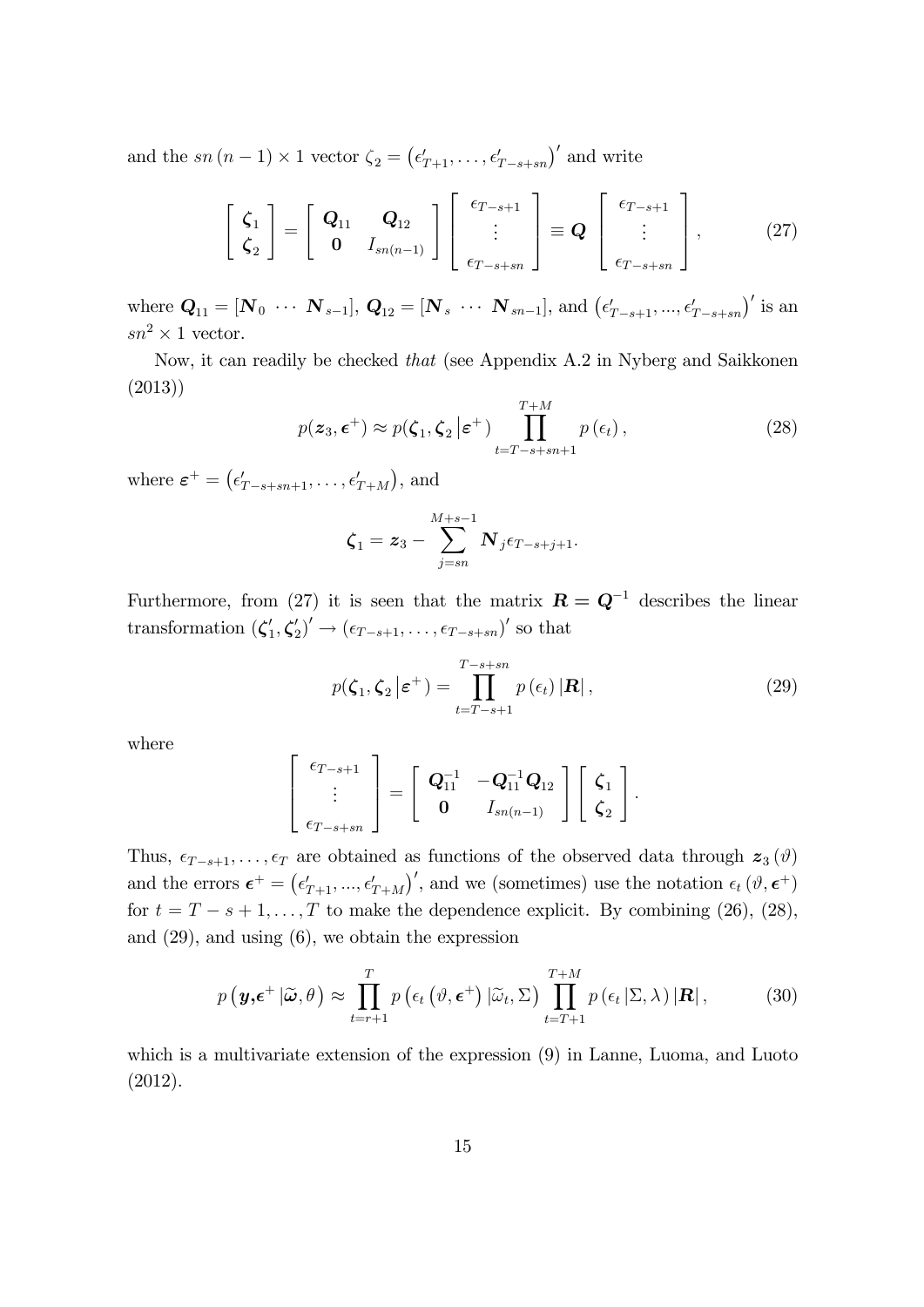#### 4.2 Simulating the Predictive Distribution

Next, we turn to the estimation of the predictive distribution of  $y_{T+h}$  for  $h > 0$ . By exploiting the conditional density of y and  $\epsilon^+$  (30), this distribution can be obtained by a straightforward extension of the procedure of Lanne, Luoma, and Luoto (2012). This procedure involves estimating the posterior distributions of the parameters  $\phi$ ,  $\pi$ ,  $\Sigma$ , and  $\lambda$ , and the latent variables  $\tilde{\boldsymbol{\omega}}$  and  $\boldsymbol{\epsilon}^+$ .

Using the priors described in Section 3.2, the full conditional posterior densities of  $\phi$ ,  $\pi$ ,  $\Sigma$ ,  $\tilde{\omega}$ , and  $\lambda$  can be obtained by following exactly the same steps as in estimating the posterior distribution of the parameters, as discussed in Section 3.2. However, because we now use the joint (conditional) density of y and  $\epsilon^+$  (30) instead of the (approximate) data density (11), we must multiply the conditional posterior density of each of the parameters  $\phi$ ,  $\pi$ ,  $\Sigma$ ,  $\tilde{\omega}$ , and  $\lambda$  given in Section 3.2 by the following expression:

$$
|\mathbf{R}| \prod_{t=T-s+1}^{T} p\left(\epsilon_t\left(\vartheta, \boldsymbol{\epsilon}^+\right) | \tilde{\omega}_t, \Sigma\right) \prod_{t=T+1}^{T+M} p\left(\epsilon_t | \Sigma, \lambda\right). \tag{31}
$$

To see this, note that the augmented data density (30) can be expressed as the product of two terms, the (approximate) data density (11), and (31). It follows that we can use the components of the conditional posterior densities as proposal densities in the Metropolis-Hastings (MH) algorithm (see Chib and Greenberg (1994)), and by the definition of the Metropolis–Hastings algorithm, the acceptance probabilities of the algorithm given below are then based solely on (31).

Due to the high-dimensional posterior distribution of  $\epsilon^+ = \left(\epsilon_{T+1}', \ldots, \epsilon_{T+M}'\right)'$  (with  $nM$  parameters to be estimated in total), sampling all the error terms using a singleblock proposal distribution leads to an inefficient sampler. Therefore, the error terms  $\epsilon_{T+1}, \ldots, \epsilon_{T+M}$  are sampled using multiple blocks. In particular, sampling is performed by the randomized block MH method of Chib and Ramamurthy (2010), where at each iteration the error terms are Örst randomly clustered into an arbitrary number of blocks, and then simulated one block at time by a MH step. However, the performance of the sampler can be further increased by applying the randomized block MH method only for the first m error terms because typically only the first, say,  $m < M$ error terms are strongly dependent on the data, and therefore their posterior distributions are potentially correlated. The remaining error terms can be conveniently grouped into additional b groups. In other words, the sampler can be tuned by the parameters m and b, and the hierarchical prior density  $p(\epsilon_{T+1} | \Sigma, \lambda) \cdots p(\epsilon_{T+M} | \Sigma, \lambda)$ is used as a candidate density for each individual block.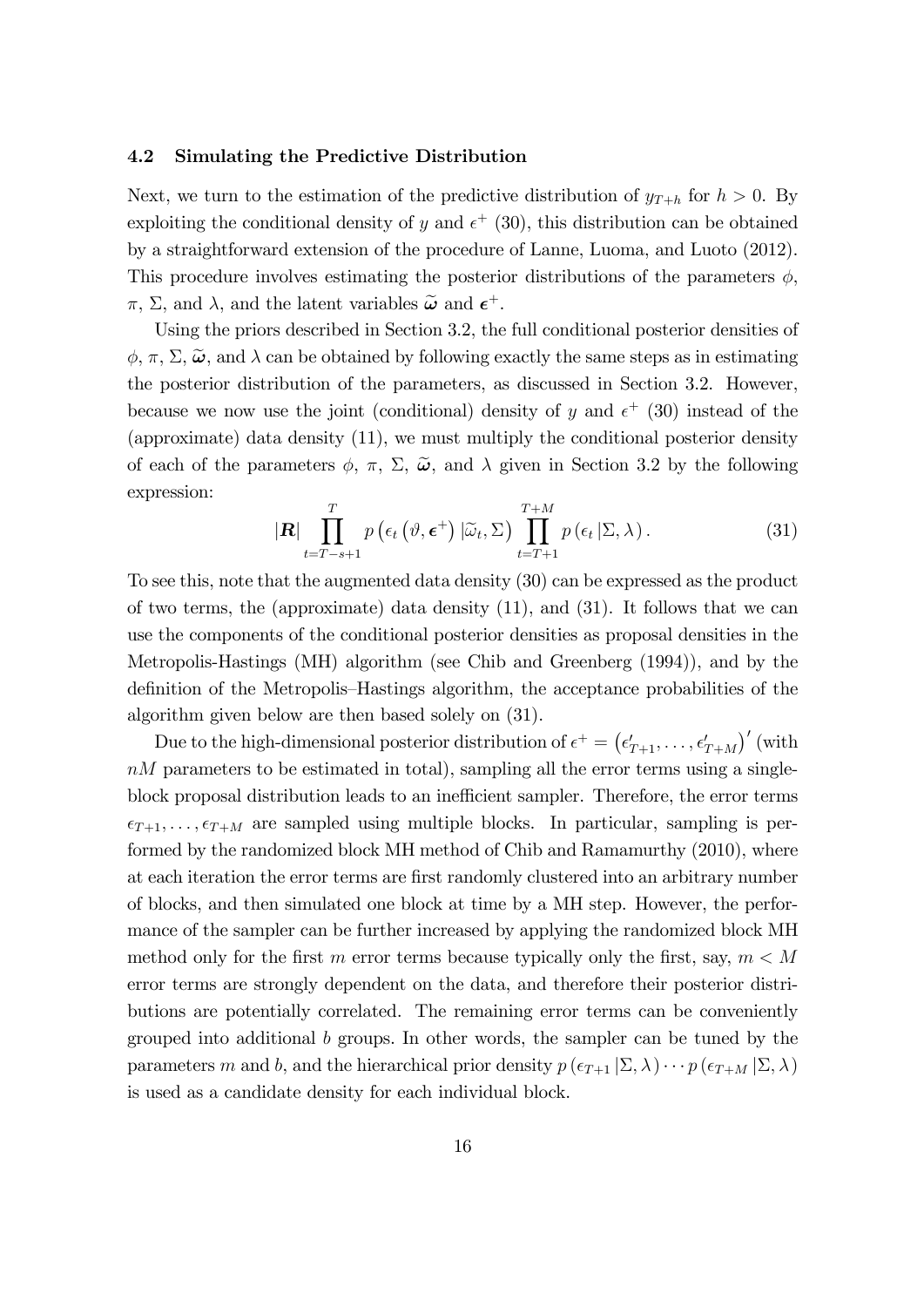We start from initial parameter values  $\phi^0$ ,  $\pi^0$ ,  $\epsilon^{+0}$ ,  $\Sigma^0$ ,  $\tilde{\omega}^0$ , and  $\lambda^0$ , and then sequentially simulate  $\phi^j$ ,  $\pi^j$ ,  $\epsilon^{+j}$ ,  $\Sigma^j$ ,  $\tilde{\omega}^j$ , and  $\lambda^j$  for  $j = 1, ..., J$  by the following steps:

1. Draw a candidate  $\phi^*$  from  $\phi | \mathbf{y}, \pi^{j-1}, \Sigma^{j-1}, \tilde{\boldsymbol{\omega}}^{j-1} \sim N(\overline{\phi}, \overline{V}_{\phi}) I(\phi)$  (see (16)) and accept this proposal with probablity

$$
\min\left\{\frac{\prod_{T-s+1}^{T}p\left(\epsilon_{t}\left(\phi^{*},\pi^{j-1},\boldsymbol{\epsilon}^{+,j-1}\right)\left|\widetilde{\omega}_{t}^{j-1},\Sigma^{j-1}\right.\right)|\mathbf{R}\left(\phi^{*},\pi^{j-1}\right)|}{\prod_{T-s+1}^{T}p\left(\epsilon_{t}\left(\vartheta^{j-1},\boldsymbol{\epsilon}^{+,j-1}\right)\left|\widetilde{\omega}_{t}^{j-1},\Sigma^{j-1}\right.\right)|\mathbf{R}\left(\vartheta^{j-1}\right)|},1\right\}
$$

If the proposed value is rejected, set  $\phi^j$  at its current value  $\phi^{j-1}$ . Here we use the notation  $R(\phi, \pi)$  to indicate the dependence of R on  $\phi$  and  $\pi$  (see (4) and (27), and the related discussions).

2. Draw a candidate  $\pi^*$  from  $\pi | \mathbf{y}, \phi^j, \Sigma^{j-1}, \widetilde{\boldsymbol{\omega}}^{j-1} \sim N(\overline{\pi}, \overline{V}_{\pi}) I(\pi)$  (see (17)) and accept the proposal with probability

$$
\min\left\{\frac{\prod_{T-s+1}^{T}p\left(\epsilon_{t}\left(\phi^{j},\pi^{*},\boldsymbol{\epsilon}^{+,j-1}\right)\left|\widetilde{\omega}_{t}^{j-1},\Sigma^{j-1}\right.\right)\left|\mathbf{R}\left(\phi^{j},\pi^{*}\right)\right|}{\prod_{T-s+1}^{T}p\left(\epsilon_{t}\left(\phi^{j},\pi^{j-1},\boldsymbol{\epsilon}^{+,j-1}\right)\left|\widetilde{\omega}_{t}^{j-1},\Sigma^{j-1}\right.\right)\left|\mathbf{R}\left(\phi^{j},\pi^{j-1}\right)\right|^{n}},1\right\}
$$

If the proposed value is rejected, set  $\pi^{j}$  at its current value  $\pi^{j-1}$ .

3. Randomly group the errors  $\epsilon_{T+1}^{j-1}, \ldots, \epsilon_{T+m}^{j-1}$  into the  $b_j$  blocks  $\epsilon_1^{+,j-1}, \epsilon_2^{+,j-1}, \ldots,$  $\epsilon_{b_j}^{+,j-1,2}$  [HUOM!] For  $i=1,\ldots,b_j+b$  draw a candidate block  $\epsilon_i^{+*}$  using the hierarchical prior density  $\prod_{t=T+1}^{T+M} p(\epsilon_t | \Sigma, \lambda)$ , and accept the proposal with probability

$$
\min \left\{ \frac{\prod_{T-s+1}^{T} p\left(\epsilon_t \left(\vartheta^j, \boldsymbol{\epsilon}_i^{+*}, \boldsymbol{\epsilon}_{-i}^{+,j}\right) \left| \widetilde{\omega}_t^{j-1}, \Sigma^{j-1} \right.}{\prod_{T-s+1}^{T} p\left(\epsilon_t \left(\vartheta^j, \boldsymbol{\epsilon}_i^{+,j-1}, \boldsymbol{\epsilon}_{-i}^{+,j}\right) \left| \widetilde{\omega}_t^{j-1}, \Sigma^{j-1} \right. \right)}, 1 \right\}
$$

where  $\epsilon_{-i}^{+,j}$  $\begin{bmatrix} +3 \\ -i \end{bmatrix}$  contains the most currently updated values of all the error terms except for those in the *i*<sup>th</sup> block. If the proposal  $\epsilon_i^{+*}$  is rejected, set  $\epsilon_i^{+,j}$  $i^{+,j}$  at its current value  $\epsilon_i^{+,j-1}$ .

<sup>&</sup>lt;sup>2</sup>We follow the procedure of Chib and Ramamurthy (2010) to obtain the random blocks  $\epsilon_1^+, \epsilon_2^+, \ldots, \epsilon_{b_j}^+$ , in the jth iteration. The algorithm is started by randomly permuting  $\epsilon_{T+1}, \ldots, \epsilon_{T+m}$ . The shuffled error terms are denoted by  $\epsilon_{T+\rho(1)},\ldots,\epsilon_{T+\rho(m)}$ , where  $\rho(1),\ldots,\rho(m)$  is a permutation of the integers  $1, 2, \ldots, m$ . Then, the blocks  $\epsilon_1^+, \epsilon_2^+, \ldots, \epsilon_{b_j}^+$  are obtained recursively as follows. The first block  $\epsilon_1^+$  is initialized at  $\epsilon_{T+\rho(1)}$ . Each error term  $\epsilon_{T+\rho(l)}$  in turn for  $l=2,3,\ldots,m$ , is included in the first block with probability *(tuning parameter)*  $p_{\epsilon}$ , and used to start a new block with probability  $(1 - p_{\epsilon})$ . The procedure is repeated until each reshuffled error term is included in one of the blocks.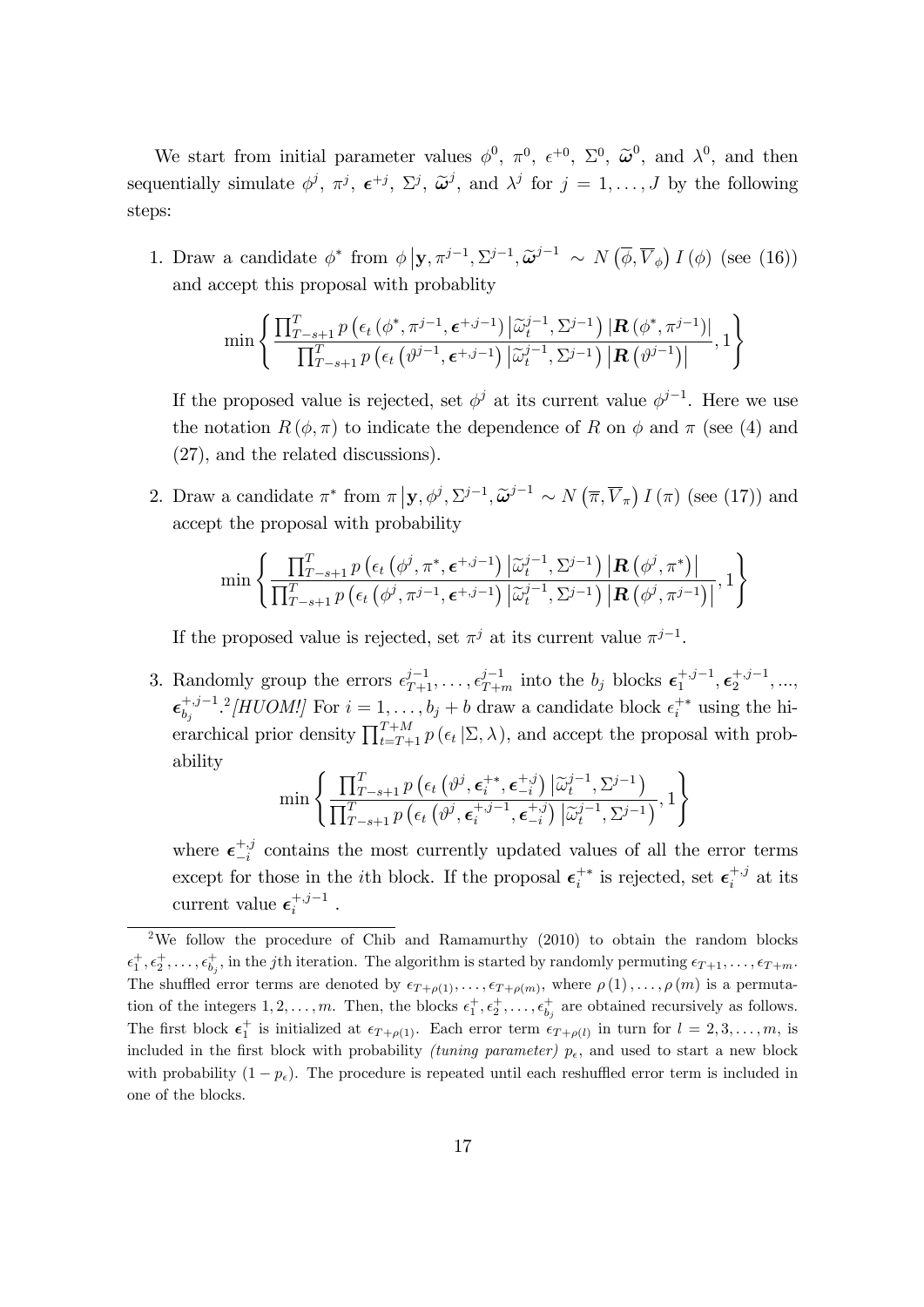4. Draw a candidate  $\Sigma^*$  from  $\Sigma | \mathbf{y}, \pi^j, \phi^j, \epsilon^{+j}, \widetilde{\boldsymbol{\omega}}^{j-1} \sim iW(\overline{S}, \overline{\nu})$  (see (18)) and accept the proposal with probability

$$
\min\left\{\frac{\prod_{t=T+1}^{T+M} p\left(\epsilon_t \left|\sum^*, \lambda^{j-1}\right.\right)}{\prod_{t=T+1}^{T+M} p\left(\epsilon_t \left|\sum^{j-1}, \lambda^{j-1}\right.\right)}, 1\right\}
$$

If the proposed value is rejected, set  $\Sigma^j$  at its current value  $\Sigma^{j-1}$ . Here  $\overline{S}$  =  $\underline{S}+\widetilde{\mathbf{E}}'\widetilde{\mathbf{E}},\,\overline{\nu}=T-r+\underline{\nu},\,\text{and}\,\widetilde{\mathbf{E}}$  is obtained by stacking  $\epsilon_t'\left(\vartheta^j\right)$  for  $t=r+1,\ldots,T-s$ and then  $\epsilon'_t\left(\vartheta^j,\boldsymbol{\epsilon}^{+j}\right)$  for  $t=T-s+1,\ldots,T$ .

- 5. Draw  $\widetilde{\omega}_t^j$  $t_t$  for  $t = r + 1, \ldots, T$  using (19):  $\left[\lambda^{j-1} + \epsilon_t \left(\vartheta^j, \boldsymbol{\epsilon}^{+j}\right)' \left(\Sigma^j\right)^{-1} \epsilon_t \left(\vartheta^j, \boldsymbol{\epsilon}^{+j}\right)\right] \widetilde{\omega}_t | \mathbf{y}, \pi^j, \phi^j, \boldsymbol{\epsilon}^{+j}, \Sigma^j, \lambda^{j-1} \sim \chi^2 \left(\lambda^{j-1} + n\right).$
- 6. Draw  $\lambda^j$  using an independence-chain MH algorithm. As a candidate distribution for  $\lambda$ , use a univariate normal distribution, with mean equal to the mode of (20) and precision parameter equal to the negative of the second derivative of the log posterior density evaluated at the mode. The acceptance probability can be calculated using the product of the right hand side of (20) and the product  $\prod_{t=T+1}^{T+M} p(\epsilon_t | \Sigma, \lambda).$

At each iteration, calculate forecasts  $y_{T+h}$  for  $h > 0$   $(h = 1,...H)$  using (25) with  $\pi^{j}, \phi^{j}$ , and  $\epsilon^{+j}$ . Note that the above procedure can be applied for the purely noncausal VAR  $(r = 0)$  model, by removing Step 2 from the algorithm and setting  $\vartheta^j = \phi^j.$ 

#### 5 Empirical Application

We illustrate the use of the noncausal Bayesian VAR model with an application to U.S. GDP growth and inflation for which a noncausal VAR model is found to provide superior fit and out-of-sample forecast performance over its causal counterpart. Moreover, we examine Granger causality (in distribution) between the two variables, and based on the selected noncausal specification, we find no evidence of Granger causality from ináation to GDP growth. As discussed in Section 5.3, this indicates that the output gap is not driving inflation in the new Keynesian model. However, there seems to be a reverse Granger causal relationship, not detected in the corresponding conventional causal VAR model.

Both series are computed as  $400 \ln (Z_t/Z_{t-1})$ , where  $Z_t$  is either the GDP or the implicit price deflator of the GDP. The resulting series are denoted by  $x_t$  and  $\pi_t$ ,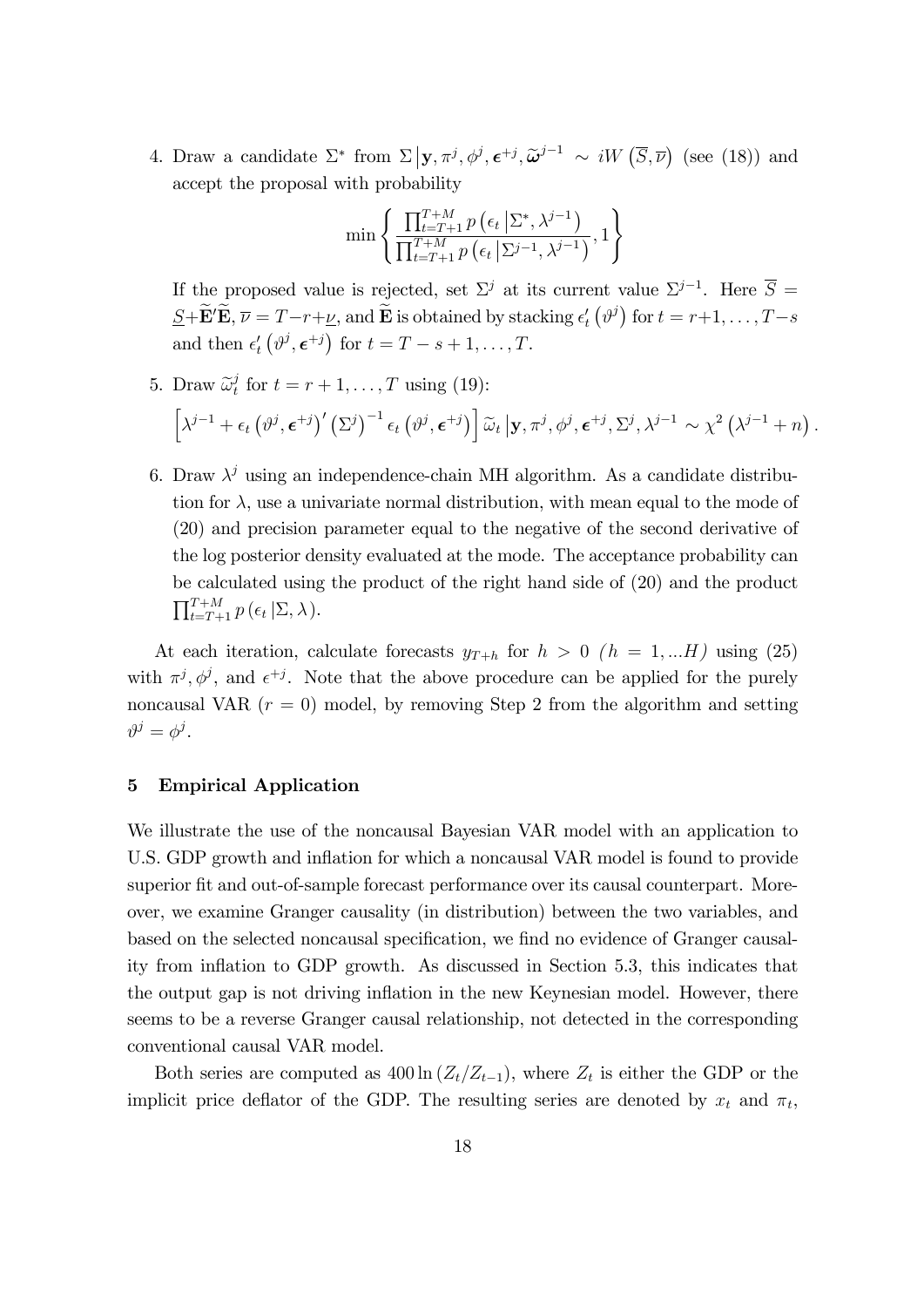respectively. Our quarterly data set runs from 1955:1 to 2013:2, and the source of the data is the FRED database of the Federal Reserve Bank of St. Louis.

In estimation, we use the priors discussed in Section 3.2 above. We set the prior hyper parameter  $\lambda$  at 5, because relatively small values of  $\lambda$  seem to increase the performance of the sampler. The VAR coeficients  $\phi$  and  $\pi$  are assumed prior independent, and the elements of the hyperparameters  $\phi$  and  $\pi$  are set to zero. Following Litterman (1980, 1986), we set the diagonal elements of  $\underline{V}_{\pi}$  and  $\underline{V}_{\phi}$  such that the prior standard deviations of the parameters for own and foreign lags (or leads) equal  $\gamma_1/l^{\gamma_3}$  and  $\sigma_i\gamma_1\gamma_2/\sigma_jl^{\gamma_3}$ , respectively, where  $l=1,\ldots,r$  (or  $l=1,\ldots,s$ ). Here the ratio  $\sigma_i/\sigma_j$  accounts for the different units of measurement of the dependent variable  $(i = 1, \ldots, n)$  and jth  $(j \neq i)$  explanatory variable. The parameter  $\gamma_1 > 0$  is often referred to as the overall tightness of the prior,  $0 < \gamma_2 \leq 1$  as the relative tightness of the other variables, and  $\gamma_3 > 0$  as the lag decay rate. The values of these hyperparameters are set at  $\gamma_1 = 2$  ,  $\gamma_2 = 1$ , and  $\gamma_3 = 1$ , and, following the literature,  $\sigma_i^2$  is set at the residual standard error of a univariate causal  $AR(p)$   $(p = r + s)$  model for variable i  $(i = 1, \ldots, n)$ . The degrees of freedom parameter  $\nu$  is set to 10. We also assume that the prior scale matrix of  $\Sigma$  is diagonal. In particular,  $\underline{S} = (\underline{\nu} - n - 1)$ diag $(\sigma_1^2, \ldots, \sigma_n^2)$ , indicating that  $E(\Sigma) = \text{diag}(\sigma_1^2, \dots, \sigma_n^2)$ . With these parameter values, independent normal-Wishart prior is relatively flat.

#### 5.1 Estimation Results

We estimate all causal and noncausal second, third and fourth-order VAR models and compute their marginal likelihoods. As discussed in Section 3.3 above, the marginal likelihoods are estimated using importance sampling (see, e.g., Geweke (2005, p. 257). In the general case  $(r > 0, s > 0)$ , the importance density function (21) is obtained by the procedure explained in Section  $3.3<sup>3</sup>$ . Throughout, the results are based on  $N = 100,000$  independent draws from (21). The resulting mixture importance distributions typically involve three component distributions, two of which have modes that are relatively far apart (the detailed results, not reported, are available upon request.).<sup>4</sup>

<sup>&</sup>lt;sup>3</sup>Note that, in the purely causal and noncausal cases, we use  $t_k\left(\theta\Big|\widehat{E(\theta|\mathbf{y})},\widehat{var(\theta|\mathbf{y})};20\right)$  as the importance density function. Here  $\widehat{E(\theta|{\bf y})}$  and  $\widehat{var(\theta|{\bf y})}$  refer to the estimates of  $E(\theta|{\bf y})$  and  $\text{var}(\theta | \mathbf{y})$ , respectively, calculated from the posterior distribution of  $\theta$ , obtained by the algorithm of Section 3.2.

<sup>&</sup>lt;sup>4</sup>To obtain an initial estimate  $\psi_0$  (cf. (23)) for the parameters of the mixture importance density  $(21)$ , the basic algorithm explained in Section 3.2 is run 15 times, each time using very different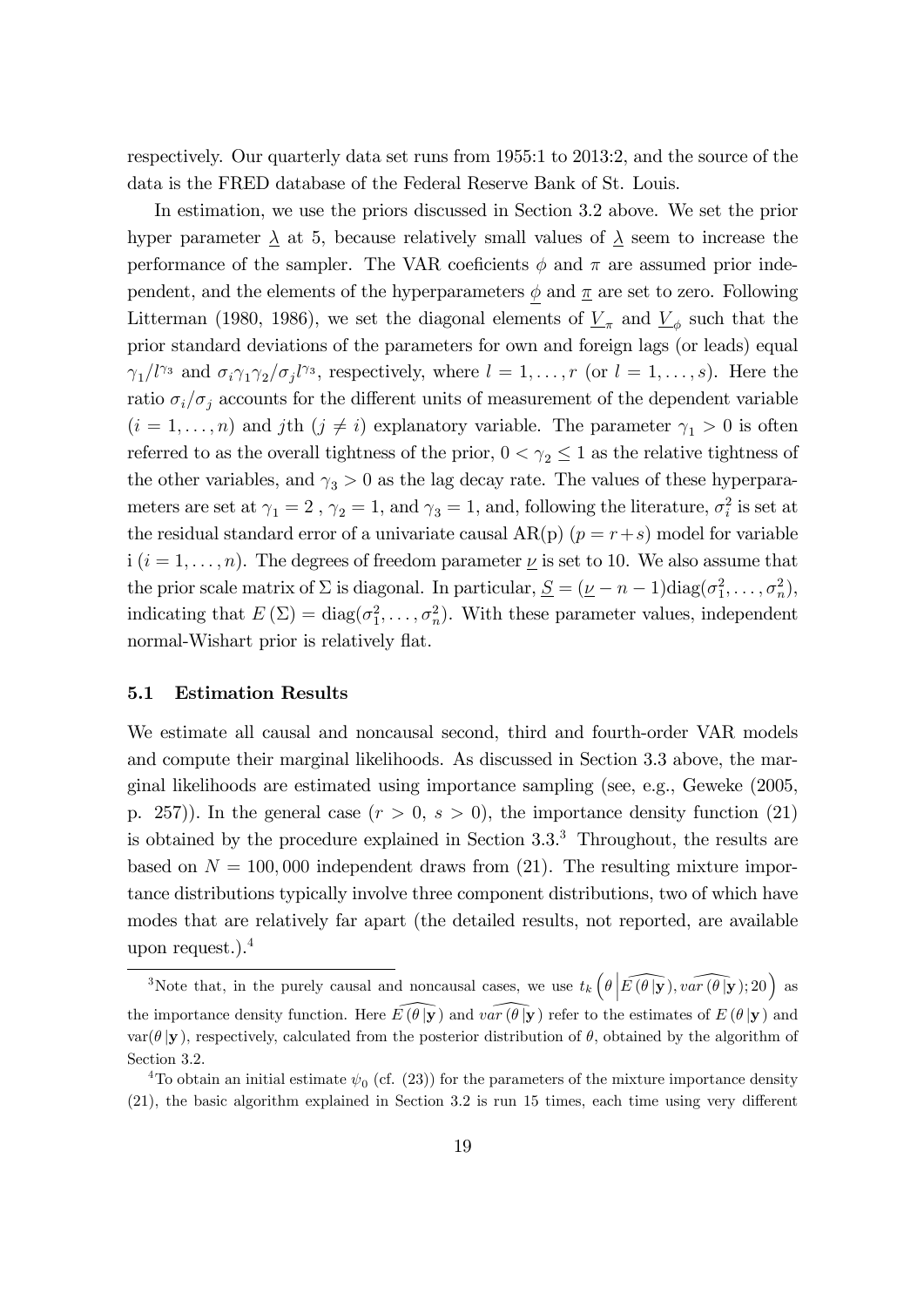The estimated log marginal likelihoods of all estimated models and their numerical standard errors (obtained by the Delta method) are presented in Table 1. There is clear evidence in favor of noncausality, and hence nonlinearity, as conditional on the order, a noncausal model with one lag always maximizes the marginal likelihood, while the causal model yields the smallest value. Among all models, the noncausal  $VAR(1,2)$ model is the best, followed by the second-order  $VAR(1,1)$  model. Noncausality has previously been found in U.S. ináation series by Lanne and Saikkonen (2011), and Lanne, Luoma, and Luoto (2012), among others. Very small standard errors indicate accurate estimation, and hence, facilitate model selection. The error distribution indeed seems to be fat-tailed, as required for identification; the posterior mode of the degree-of-freedom parameter  $\lambda$  equals 4.19. For comparison, we also computed the maximum likelihood estimates of Lanne and Saikkonen (2013), and the posterior modes of all parameters turned out to lie close to the maximum likelihood estimates. However, the posterior densities of most coefficients are bimodal, with one clearly dominating mode.<sup>5</sup>

#### 5.2 Forecasts

As discussed in Section 4, predictive distributions are obtained as a by-product of the estimation of the noncausal VAR model. In order to gauge the forecast performance, we compute pseudo out-of-sample forecasts from a number of models for the period 1970:1 to 2013:2. The forecasts are computed recursively, at each step reestimating each model using an expanding data window starting at 1955:1. We consider the forecast horizons of one, four, and eight quarters, as is common in the inflation and GDP growth forecasting literature.

We report the results of two evaluation criteria, the root mean squared forecast error (RMSFE) based on the median of the predictive distribution and the sum of log predictive likelihoods (PL) computed over the forecast period are reported. The RMSFE summarizes the accuracy of point forecasts, while the PL yields information on the forecasting performance of the entire predictive density. Geweke (1999, 2001), Geweke and Amisano (2010), and Chan et al. (2013), among others have also used the latter metric to evaluate the accuracy of density forecasts, and as emphasized by Geweke (1999, 2001), it is also very closely connected to the log of the marginal likelihood. As a matter of fact, when the log predictive likelihoods are evaluated at

randomly selected starting values ( $N_0$  is set at  $15 \times 5000$ ; see the discussion following (23)).

<sup>5</sup>Detailed estimation results are not presented to save space, but they are available upon request.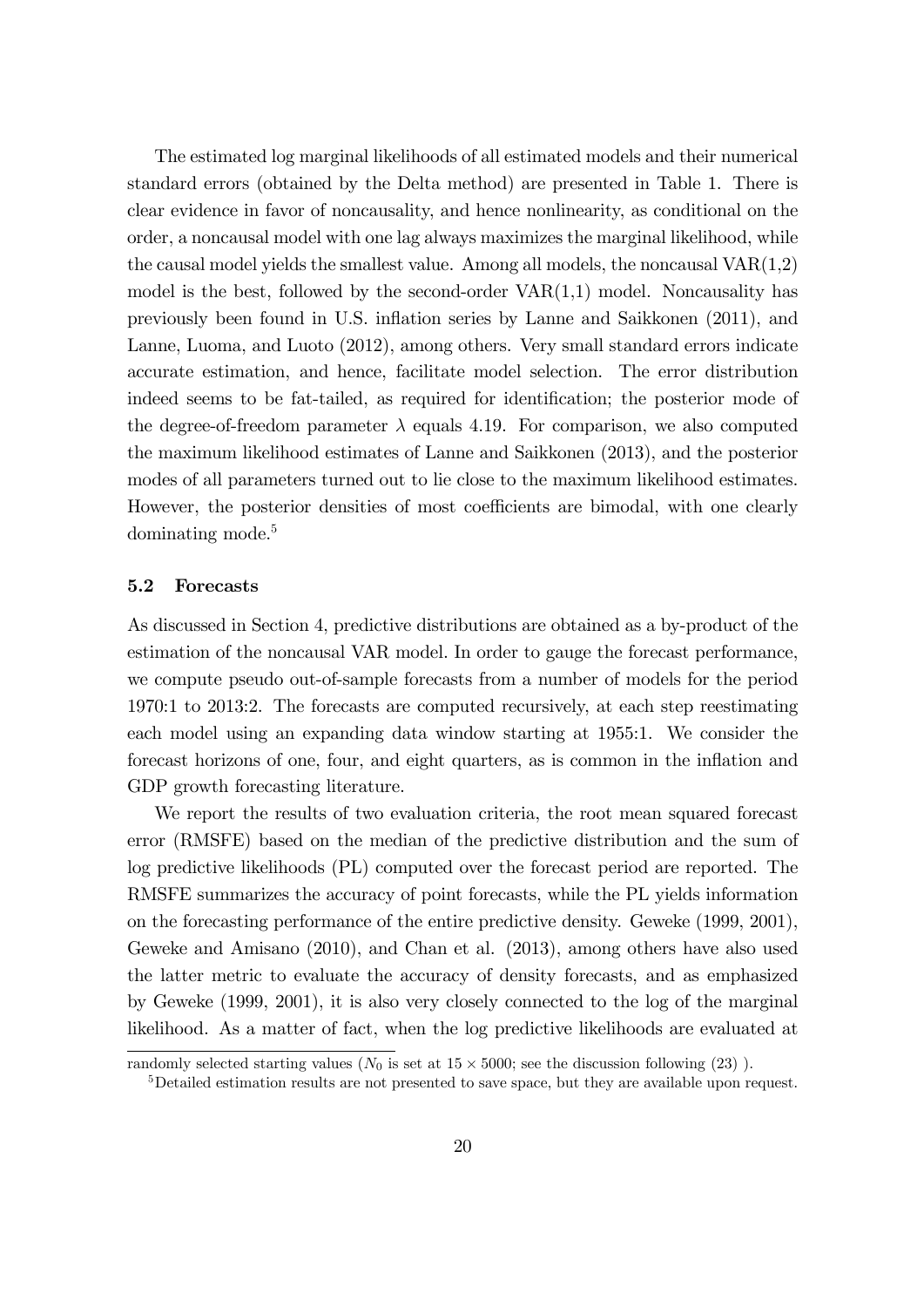the observed values over the entire sample period  $(1955:1-2013:2$  here), these two measures are equal. Following Bauwens et al. (2011) and Clark and Doh (2011), we compute the predictive likelihoods using kernel density estimation of the forecasted densities of the  $VAR(r, s)$  models.

The sums of log predictive likelihoods of all third-order VAR models are reported in Table 2, and the  $VAR(1,2)$  model selected in the in-sample analysis above, outperforms the other specifications by a wide margin.at all forecast horizons. The corresponding Ögures for the univariate density forecasts reported in the right-hand side panel of Table 3 also indicate the superiority of the  $VAR(1,2)$  model in predicting inflation. For GDP growth, the results are not quite as clear cut: the  $VAR(1,2)$  model is the winner at the one-quarter horizon, but it is beaten by the  $VAR(0,3)$  model at the two longer forecast horizons.

As far as the point forecasts are concerned, the result in the left-hand side panel of Table 3 show that for inflation the purely noncausal  $VAR(0,3)$  model is the most accurate at the four and eight-quarter horizons, while it is marginally outperformed by the VAR(2,1) model at the one one-quarter horizon. Also for GDP growth the noncausal models always outperform the causal VAR(3,0) model. However, at the one and eight-quarter horizons, it is the  $VAR(2,1)$  model that yields the most accurate point forecasts, with the  $VAR(1,2)$  and  $VAR(0,3)$  models being the winners at the four-quarter horizon.

Probably the most surprising finding is that the univariate  $AR(1,2)$  model yields more accurate point and density forecasts of GDP growth than any of the VAR models, indicating that inflation contains no useful information for future GDP growth over and above the univariate noncausal model. Moreover, the  $AR(1,2)$  model outperforms the causal AR(3) model (not shown), attesting to the ability of the noncausal model to take effects of missing variables (other than inflation) into account. In contrast, for ináation the univariate AR model is clearly inferior to any of the VAR models, which suggests that GDP growth is useful in forecasting inflation in ways not captured by the univariate noncausal model.

### 5.3 Granger Causality

Because the noncausal VAR model can capture effects of missing variables and misspecified functional form, it is particularly useful in checking for Granger causality, as discussed above. Moreover, this can be done in a straightforward manner by means of Bayesian analysis, while conducting the corresponding classical test seems compli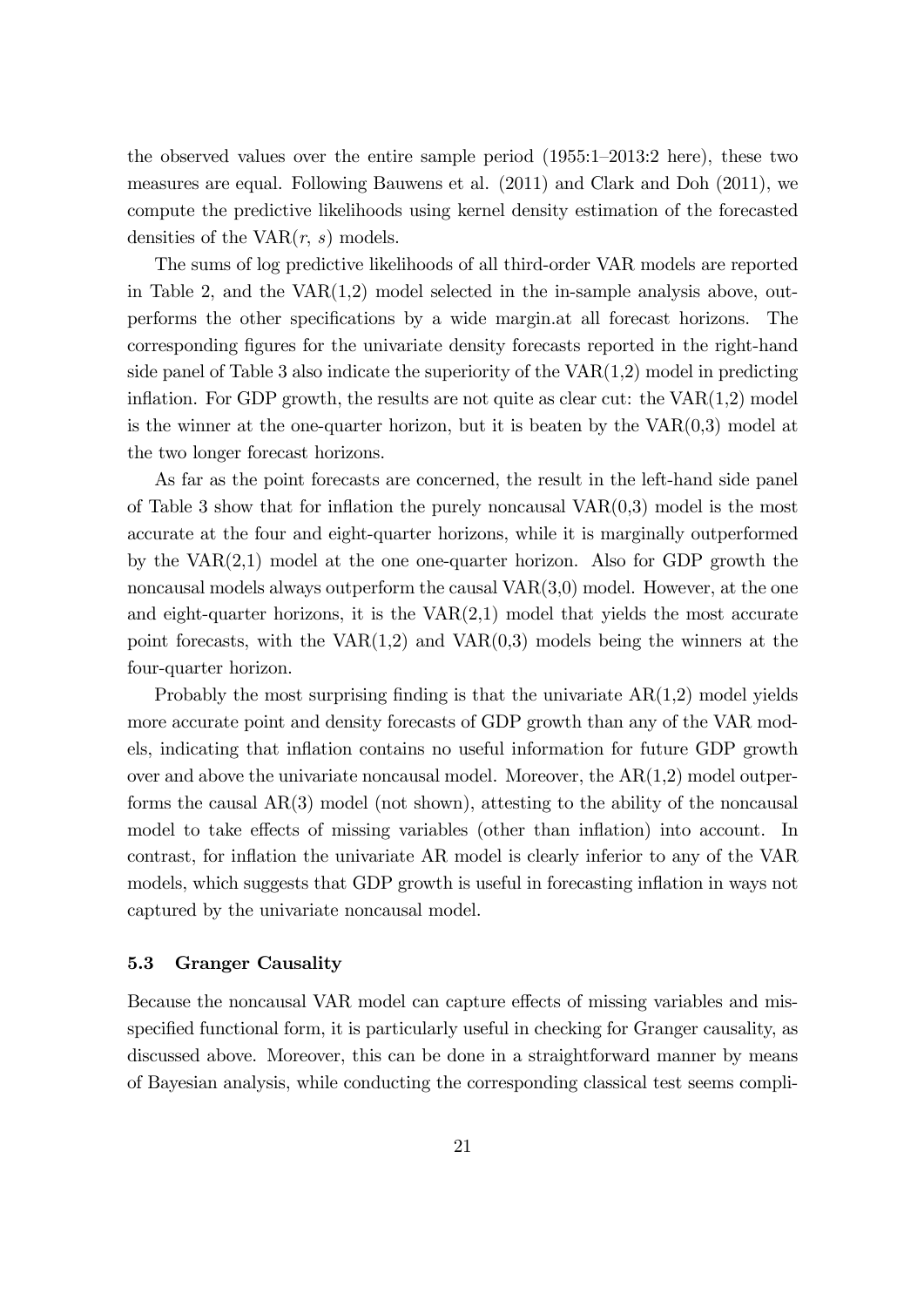cated, or potentially even impossible. This follows from the difficulty of expressing the hypothesis of no marginal predictive power in terms of the parameters of the VAR model (see Nyberg and Saikkonen (2013, Section 4.1) for further discussion). Our Bayesian approach simply relies on comparing the marginal predictive likelihoods of the univariate and bivariate models to check whether the variable excluded from the univariate model has marginal predictive power for the other variable (at any forecast horizon). Hence, our procedure is based on comparing out-of-sample predictions (at all horizons), in line with Grangerís (1969) seminal paper. In practice, this comparison is conducted at a number of forecast horizons to confirm the robustness of the findings. While the Granger noncausality test is typically defined in terms of the mean squared forecast error, our procedure corresponds to the concept of Granger causality in distribution defined by Droumaguet and Woźniak (2012), who propose a similar approach. Instead of predictive likelihoods, however, these authors use insample marginal likelihoods, which is feasible in their Markov-switching VAR model, allowing for the imposition of the Granger causality restrictions.

As pointed out at the beginning of this section, testing for Granger causality from inflation to GDP growth is particularly interesting because it can also be seen as a test of the new Keynesian model. In particular, assuming GPD growth is a reasonable proxy for the marginal cost, ináation should Granger cause it if the marginal cost indeed is driving inflation in accordance with the model (see, e.g., Rudd and Whelan (2005) and the references therein). In Table 4, we report the results of Granger causality analysis only for the forecast horizons of one, four and eight quarters, but the conclusions are robust with respect to horizon. Twice the logarithmic Bayes factors of the bivariate  $VAR(1,2)$  model against the univariate  $AR(1,2)$  model for GDP growth are also negative at all prediction horizons considered, indicating virtually no predictive ability of inflation for GDP growth over and above ist own history.<sup>6</sup> Supposing GDP growth is a reasonable proxy for the marginal cost, this can be interpreted as evidence against the new Keynesian model as it indicates that marginal cost is not driving ináation. Interestingly, however, there is strong evidence in favor of Granger causality from GDP growth to inflation, with twice the logarithmic Bayes factors around 20. In view of the results in Subsection 5.2, these findings are not surprising. The former outcome is also common in the previous literature (see, e.g., Lanne and Luoto (2013) and the references therein), whereas there is little evidence

 $6$ According to Kass and Raftery (1995), values less than 2 of twice the natural logarithm of the Bayes factor indicate no evidence, while values greater than 20 indicate very strong evidence in favor of Granger causality.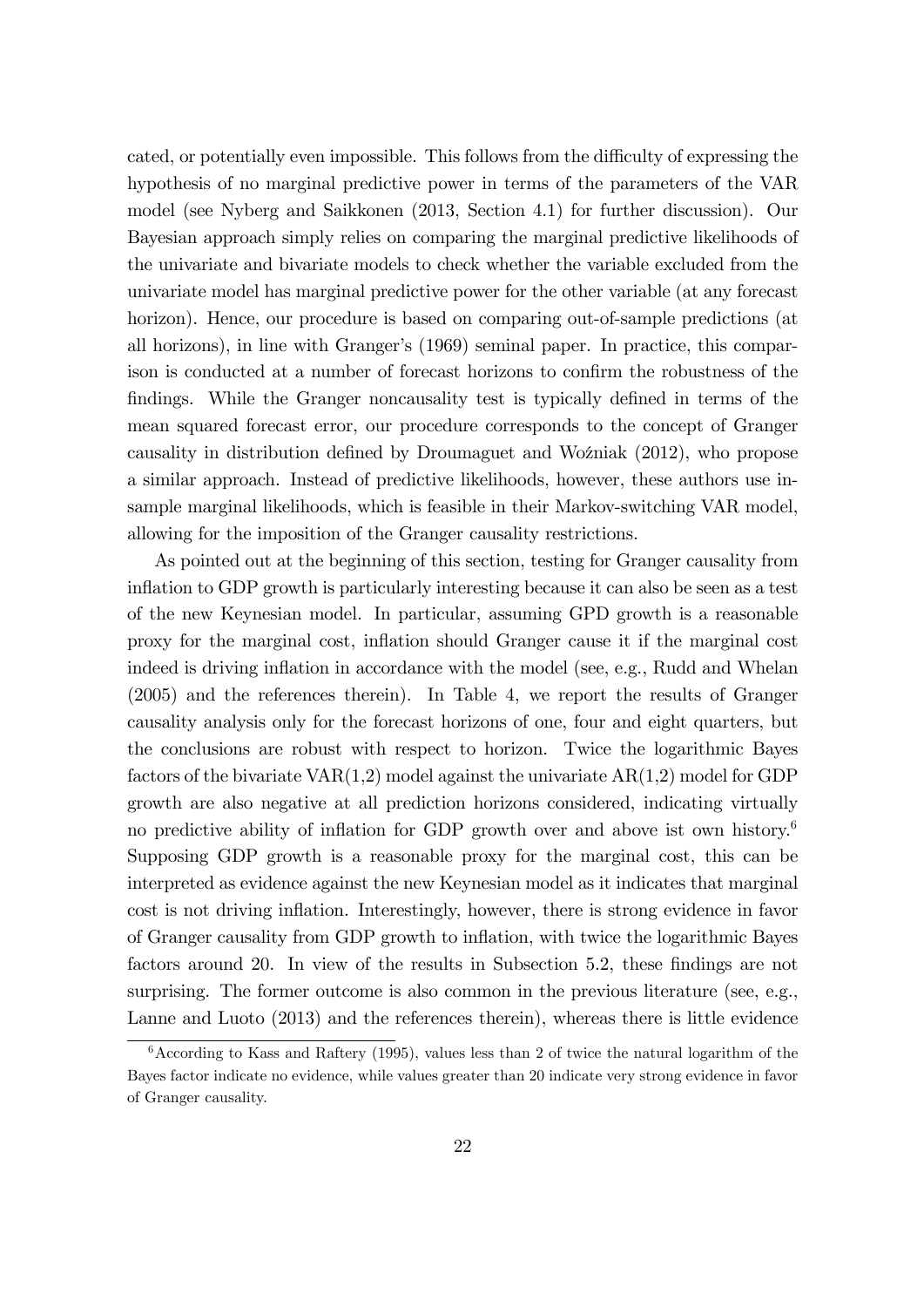in favor of Granger causality from GDP growth to inflation, and based on the causal VAR $(3,0)$  model, also we were not able to find Granger causality in either direction.<sup>7</sup>

#### 6 Conclusion

In this paper, we have devised Bayesian methods of estimation and forecasting in the noncausal VAR model. In particular, we have proposed a relatively fast and reliable posterior simulator that yields the predictive distribution as a by-product. It is well known, however, that the posterior distributions of the parameters of nonlinear models tend to exhibit non-elliptical shapes such as skewness and multimodality, and based on our empirical Öndings, the noncausal VAR model is not an exception. Fortunately, it turned out that this has only marginal effect on the predictive distribution, but it nevertheless complicates the estimation of the marginal likelihood. Therefore, to successfully estimate the marginal likelihood of the model, we also proposed an alternative estimation procedure that closely resembles the MitISEM algorithm of Hoogerheide, Opschoor, and van Dijk (2012).

We demonstrated the new methods with an empirical application to U.S. inflation and GDP growth for which a noncausal VAR model turned out to be superior in both in-sample and out-of-sample performance over its conventional causal counterpart. In addition, we found GDP growth to have predictive power for the future distribution of ináation, but not vice versa, which may be interpreted as evidence against the new Keynesian model, provided GDP growth is a reasonable proxy of the marginal cost. In contrast, in line with the previous literature, we found no Granger causality in either direction in the causal VAR model. This suggests that either Granger causality is nonlinear, and hence, not detected in the linear causal VAR model, or alternatively, the noncausal model is capable of capturing the effects of variables not included in the model in a way that facilitates detecting the Granger causal relationship from GDP growth to inflation. Of course, both of these factors may also be present simultaneously.

We have only applied our method to a low-dimensional vector autoregression. However, the method can be readily used for larger dimensions, such as a VAR model comprising of the seven variables in the US macroeconomic model of Smets and

 ${}^{7}$ In the causal VAR $(3,0)$  model, Granger causality can easily be checked by comparing the unrestricted model to the restricted model with the lags of the other variable set to zero in each equation in turn (cf. Droumaguet and Wo $\chi$ zniak (2012)). In both cases, twice the logarithmic Bayes factor based on the in-sample sum of log marginal likelihoods (from  $1955:1-2013:2$ ) is less than unity.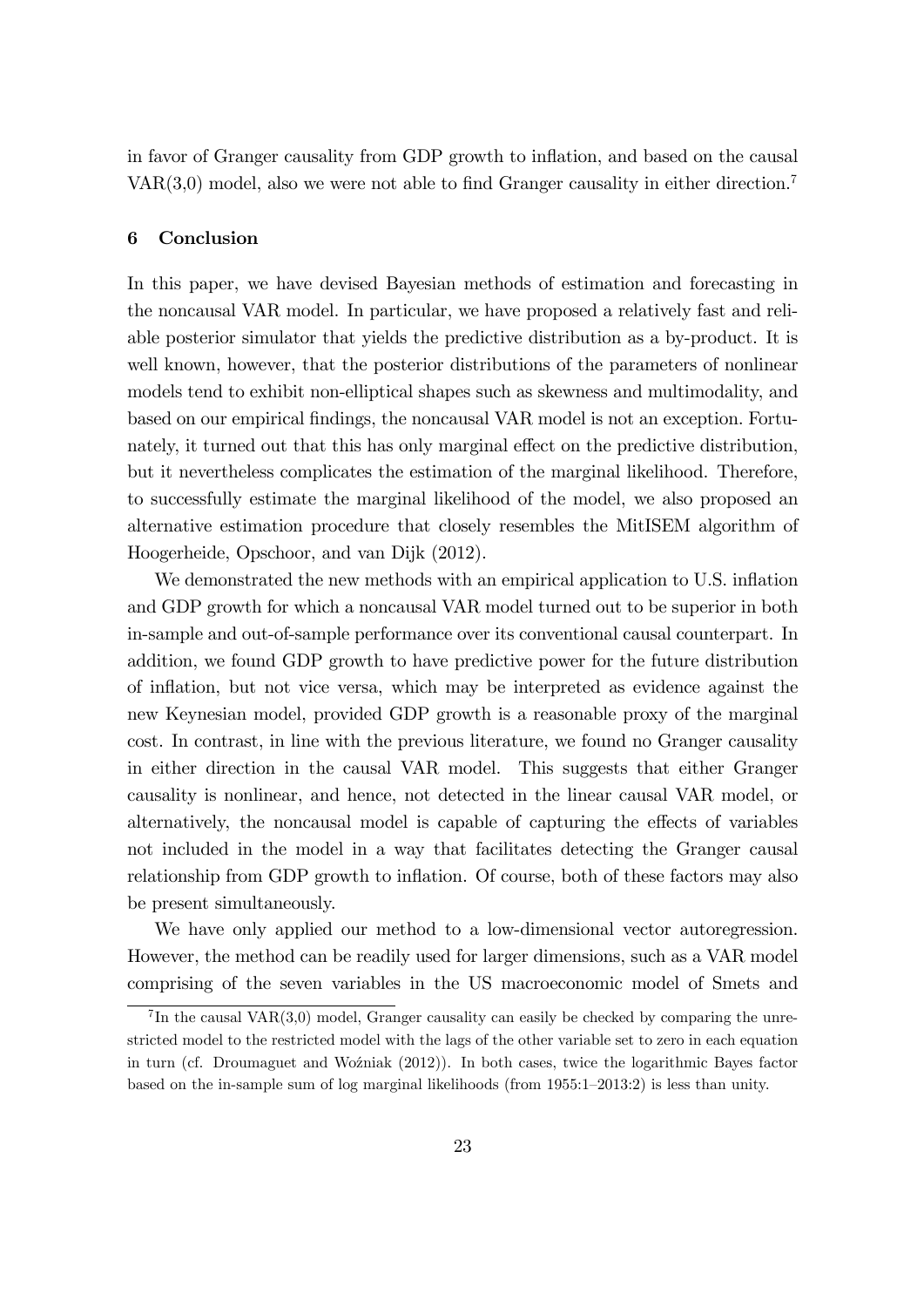Wouters (2007), but this kind of an exercise calls for an informative prior distribution that shrinks the parameters towards the chosen prior mean, hence preventing overfitting. Nevertheless, with larger models, overparameterization may cause convergence problems for our Metropolis-within-Gibbs sampler that tends to increase posterior correlation between the coefficients of leads and lags.

### Appendix

In this appendix we derive the full conditional posterior distributions of the groups of unobservables, namely,  $\phi$ ,  $\pi$ ,  $\Sigma$ ,  $\tilde{\boldsymbol{\omega}}$ , and  $\lambda$ , given in expressions (16), (17), (18), (19), and (20).

To derive the full conditional posterior of  $\phi$  in the general case  $(r > 0, s > 0)$ , note that the term  $\Pi(B) \Phi(B^{-1}) y_t$  in (9), and, hence, in (11) can be rewritten as  $\Pi(B) [y_t - \Phi_1 y_{t+1} - \cdots - \Phi_s y_{t+s}] = \Pi(B) [y_t - X_t \phi],$  where  $X_t = I_n \otimes (y'_{t+1}, \ldots, y'_{t+s}).$ From (11), this yields

$$
p(\mathbf{y}|\theta,\widetilde{\boldsymbol{\omega}}) \propto \exp\left[-\frac{1}{2}\sum_{t=r+1}^{T-s} (y_t^* - X_t^*\phi)' \Sigma^{-1} (y_t^* - X_t^*\phi)\right]
$$

$$
= \exp\left[-\frac{1}{2}(\mathbf{y}^* - \mathbf{X}^*\phi)' \Omega (\mathbf{y}^* - \mathbf{X}^*\phi)\right], \tag{32}
$$

where  $\mathbf{y}^*$  and  $\mathbf{X}^*$  are obtained by stacking  $y_t^* = \tilde{\omega}_t^{1/2} \Pi(B) y_t$  and  $X_t^* = \tilde{\omega}_t^{1/2} \Pi(B) X_t$ for  $t = r + 1, \ldots, T - s$ , respectively, and  $\Omega = I_{T-r-s} \otimes \Sigma^{-1}$ . Rewriting the right hand side of (.32) in terms of the generalized least squares estimator of  $\phi$  (see, e.g., Hamilton (1994, p. 220)), multiplying the resulting equation by the appropriate prior density, and completing the square for  $\phi$ , we obtain the prior distribution (16) in Section 3.2:

$$
\phi | \mathbf{y}, \pi, \Sigma, \widetilde{\boldsymbol{\omega}} \sim N \left( \overline{\phi}, \overline{V}_{\phi} \right) I \left( \phi \right),
$$

where  $\overline{V}_{\phi} = \left(\underline{V}_{\phi}^{-1} + \mathbf{X}^*'\Omega\mathbf{X}^*\right)^{-1}$  and  $\overline{\phi} = \overline{V}_{\phi}\left(\underline{V}_{\phi}^{-1}\underline{\phi} + \mathbf{X}^*\Omega\mathbf{y}^*\right)$ . Following Chib and Greenberg (1994), we draw from this full conditonal posterior by sampling from the untruncated variant,  $N(\overline{\phi}, \overline{V}_{\phi})$ , until we obtain a draw that lies in the stationary region.

It is also straightforward to confirm that the full conditional posterior distribution of  $\pi$  under the chosen prior is

$$
\pi | \mathbf{y}, \phi, \Sigma, \widetilde{\boldsymbol{\omega}} \sim N \left( \overline{\pi}, \overline{V}_{\pi} \right) I \left( \pi \right),
$$

where  $\overline{V}_{\pi} = (\underline{V}_{\pi}^{-1} + \Sigma^{-1} \otimes \mathbf{U}' \mathbf{U})^{-1}$  and  $\overline{\pi} = \overline{V}_{\pi} (\underline{V}_{\pi}^{-1} \underline{\pi} + vec(\mathbf{U}' \mathbf{Y} \Sigma^{-1}))$ . The tth rows of the matrices Y and U [vai Y and U?] are given by  $u_t^* = \tilde{\omega}_t^{1/2} u_t'(\vartheta_2)$  and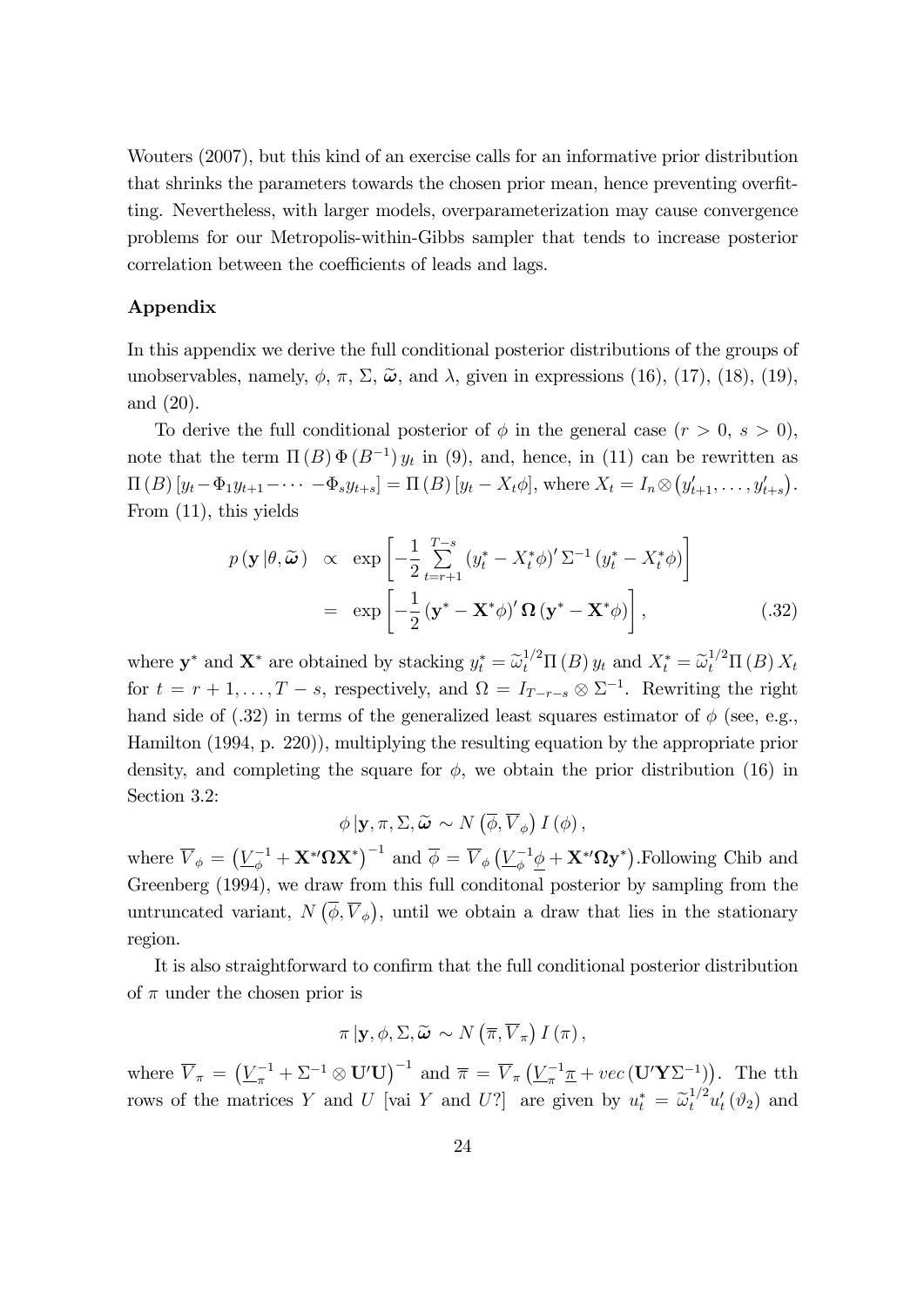$U_t^* = \widetilde{\omega}_t^{1/2}$  $u_t^{1/2}\left(u_{t-1}'\left(\vartheta_2\right),\ldots,u_{t-r}'\left(\vartheta_2\right)\right)$ , respectively. To see this, note that by (12), the conditional density in (11) can also be rewritten in terms of  $u_t(\vartheta_2)$ . Following Zellner (1971, p. 225), from (11), we then obtain

$$
p(\mathbf{y}|\theta,\widetilde{\boldsymbol{\omega}}) \propto \exp\left[-\frac{1}{2}tr(\mathbf{Y}-\mathbf{U}\Pi)'(\mathbf{Y}-\mathbf{U}\Pi)\Sigma^{-1}\right],
$$
 (.33)

whose right hand side can be written in terms of ordinary least squares quantities. Thus, by the prior density of  $\pi$  and (.33), expression (17) in Section 3.2 is obtained by standard calculations (see, e.g., Zellner (1971, p. 240) and Karlsson (2012)). Again, exactly as in the case of  $\phi$ , sampling from (17) is carried out by drawing from the untruncated variant,  $N(\overline{\pi}, \overline{V}_{\pi})$  until obtaining a draw that lies in the stationary region.

Note that, in the purely causal case  $(s = 0)$ , the vectors  $u_t^*$  and  $U_t^*$  reduce to  $\tilde{\omega}_t^{1/2} y_t'$ and  $\widetilde{\omega}_t^{1/2}$  $y_t^{1/2} (y'_{t-1}, \ldots, y'_{t-r})'$ , respectively, and the conditional posterior distribution of  $\pi$  is  $\pi | \mathbf{y}, \Sigma, \widetilde{\boldsymbol{\omega}} \sim N(\overline{\pi}, \overline{V}_{\pi}) I(\pi)$ , where  $\overline{\pi}$  and  $\overline{V}_{\pi}$  are as in (17). Furthermore, in the purely non-causal case  $(r = 0)$ , the vectors  $u_t^*$  and  $U_t^*$  in (17), can be replaced with  $\widetilde{\omega}_t^{1/2} y_t'$  and  $\widetilde{\omega}_t^{1/2}$  $y_t^{1/2}$   $(y'_{t+1}, \ldots, y'_{t+s})$ , respectively, and then the right hand side of  $(.33)$  can be expressed as  $\exp\left[-\frac{1}{2}\right]$  $\frac{1}{2}tr(\mathbf{Y}-\mathbf{U}\Phi)'(\mathbf{Y}-\mathbf{U}\Phi)\Sigma^{-1}$ . In this case, the full conditional posterior of  $\phi$  reduces to  $\phi | \mathbf{y}, \Sigma, \widetilde{\boldsymbol{\omega}} \sim N(\overline{\phi}, \overline{V}_{\phi}) I(\phi)$ , where  $\overline{V}_{\phi} =$  $(\underline{V}_{\phi}^{-1} + \Sigma^{-1} \otimes \mathbf{U}'\mathbf{U})^{-1}$  and  $\overline{\phi} = \overline{V}_{\phi} (\underline{V}_{\phi}^{-1} \underline{\phi} + vec(\mathbf{U}'\mathbf{Y}\Sigma^{-1})).$ 

From  $(.33)$ , it can also be seen that under the inverse-Wishart prior,  $\Sigma$  has the conditional posterior of the form

$$
\Sigma | \mathbf{y}, \pi, \phi, \widetilde{\boldsymbol{\omega}} \sim iW\left(\overline{S}, \overline{\nu}\right),
$$

where  $\overline{S} = \underline{S} + \mathbf{E}'\mathbf{E}$ ,  $\mathbf{E} = \mathbf{Y} - U\Pi$ , and  $\overline{\nu} = \underline{\nu} + T - s - r$ . That is, the expression (18) in Section 3.2 follows directly from (.33).

The kernel of  $p(\tilde{\omega} | y, \pi, \phi, \Sigma, \lambda)$  is obtained as a product of (11) and (14), where  $\widetilde{\omega}_{r+1}, \ldots, \widetilde{\omega}_{T-s}$  are conditionally independent. Specifically,

$$
p(\widetilde{\omega}_t | \mathbf{y}, \pi, \phi, \Sigma, \lambda) \propto \widetilde{\omega}_t^{\frac{n+\lambda}{2} - 1}
$$
  
 
$$
\exp \left[ -\widetilde{\omega}_t \left( \lambda + \epsilon_t \left( \vartheta \right)' \Sigma^{-1} \epsilon_t \left( \vartheta \right) \right) / 2 \right]. \quad (t = r + 1, \dots, T - s)
$$

Thus, by the properties of the chi-squared distribution, we obtain expression (19):

$$
\left[\lambda + \epsilon_t \left(\vartheta\right)' \Sigma^{-1} \epsilon_t \left(\vartheta\right)\right] \widetilde{\omega}_t \left| \mathbf{y}, \pi, \phi, \Sigma, \lambda \sim \chi^2 \left(\lambda + n\right). \quad (t = r + 1, \dots, T - s)
$$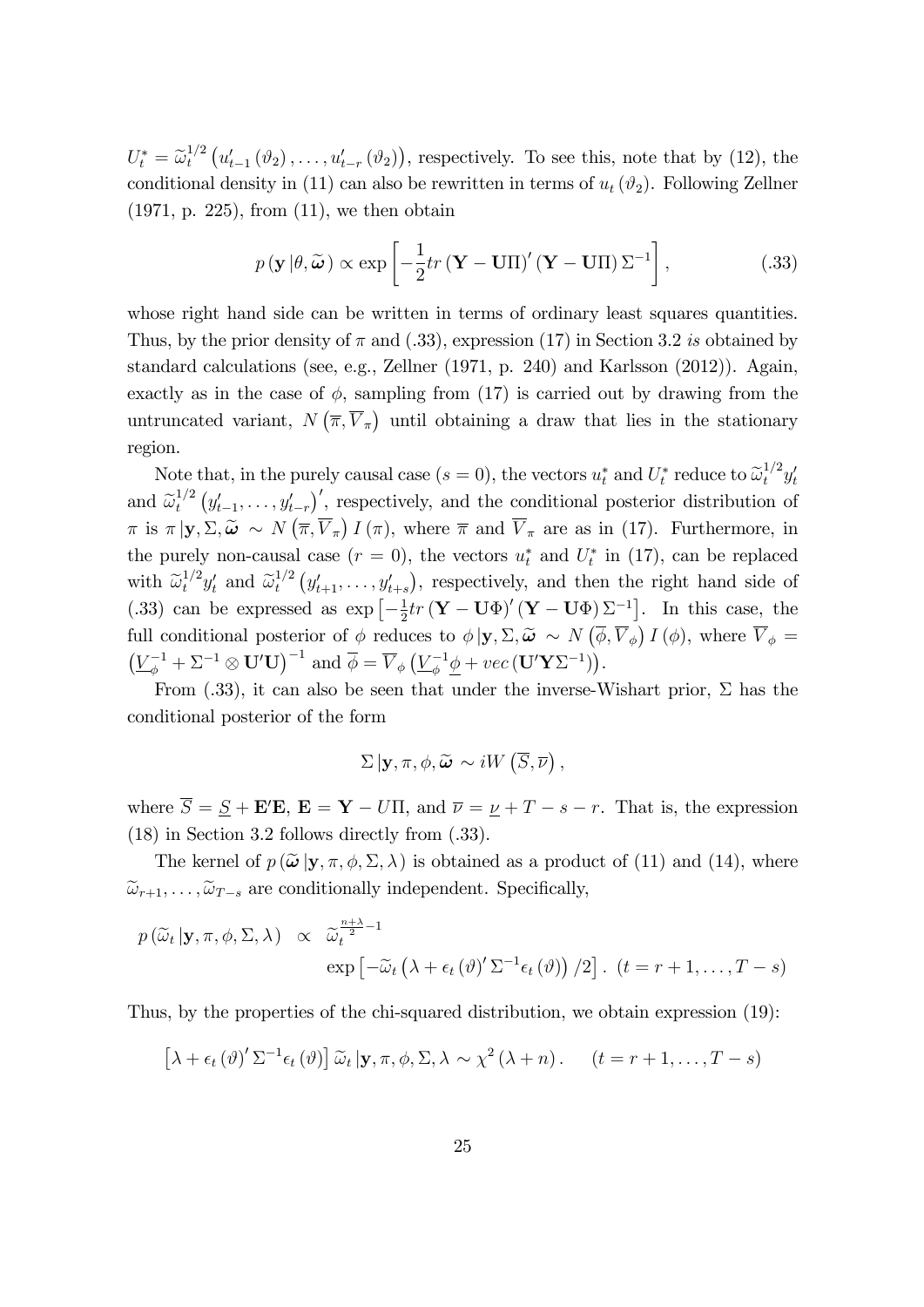From (14) and the assumption  $\lambda \sim Exp(\underline{\lambda})$ , it follows that the conditional posterior density of  $\lambda$  can be written as

$$
p(\lambda | \mathbf{y}, \widetilde{\boldsymbol{\omega}}) \propto \left[2^{\lambda/2} \Gamma(\lambda/2)\right]^{-(T-r-s)} \lambda^{\lambda (T-r-s)/2} \left(\prod_{t=r+1}^{T-s} \widetilde{\omega}_t^{(\lambda-2)/2}\right)
$$

$$
\exp\left[-\left(\frac{1}{\lambda} + \frac{1}{2} \sum_{t=r+1}^{T-s} \widetilde{\omega}_t\right) \lambda\right].
$$

It is the hierarchical prior structure in which  $\lambda$  affects the data only through  $\tilde{\omega}$  that lies behind this result.

Following Geweke (2005), we simulate from the conditional posterior of the degreeof-freedom parameter  $\lambda$  using an independence-chain MH algorithm. As a candidate distribution of  $\lambda$ , we use the univariate normal distribution with mean equal to the mode of (20) and precision parameter equal to the negative of the second derivative of the log posterior density, evaluated at the mode. The acceptance probability is determined by (20).

### References

Bauwens L., G. Koop, D. Korobilis, and J.V.K. Rombouts (2011). A comparison of forecasting procedures for macroeconomic series: The contribution of structural break models. SIRE Discussion Papers 2011-25, Scottish Institute for Research in Economics (SIRE).

CappÈ, O., R. Douc, A. Guillin, J.M. Marin, and C.P. Robert (2008). Adaptive importance sampling in general mixture classes. Statistics and Computing 18, 447-459.

Chan, J., G. Koop, and S. M. Potter (2013). A new model of trend in tation. Journal of Business & Economic Statistics 31, 94-106.

Chib, S., and S. Ramamurthy (2010). Tailored randomized block MCMC methods with application to DSGE models. Journal of Econometrics 155, 19–38.

Chib, S., and E. Greenberg (1994). Bayes inference in regression models with ARMA  $(p,q)$  errors. Journal of Econometrics 64, 183–206.

Clark, T.E., and T. Doh (2011). A Bayesian evaluation of alternative models of trend in tation. Working Paper 1134. Federal Reserve Bank of Cleveland.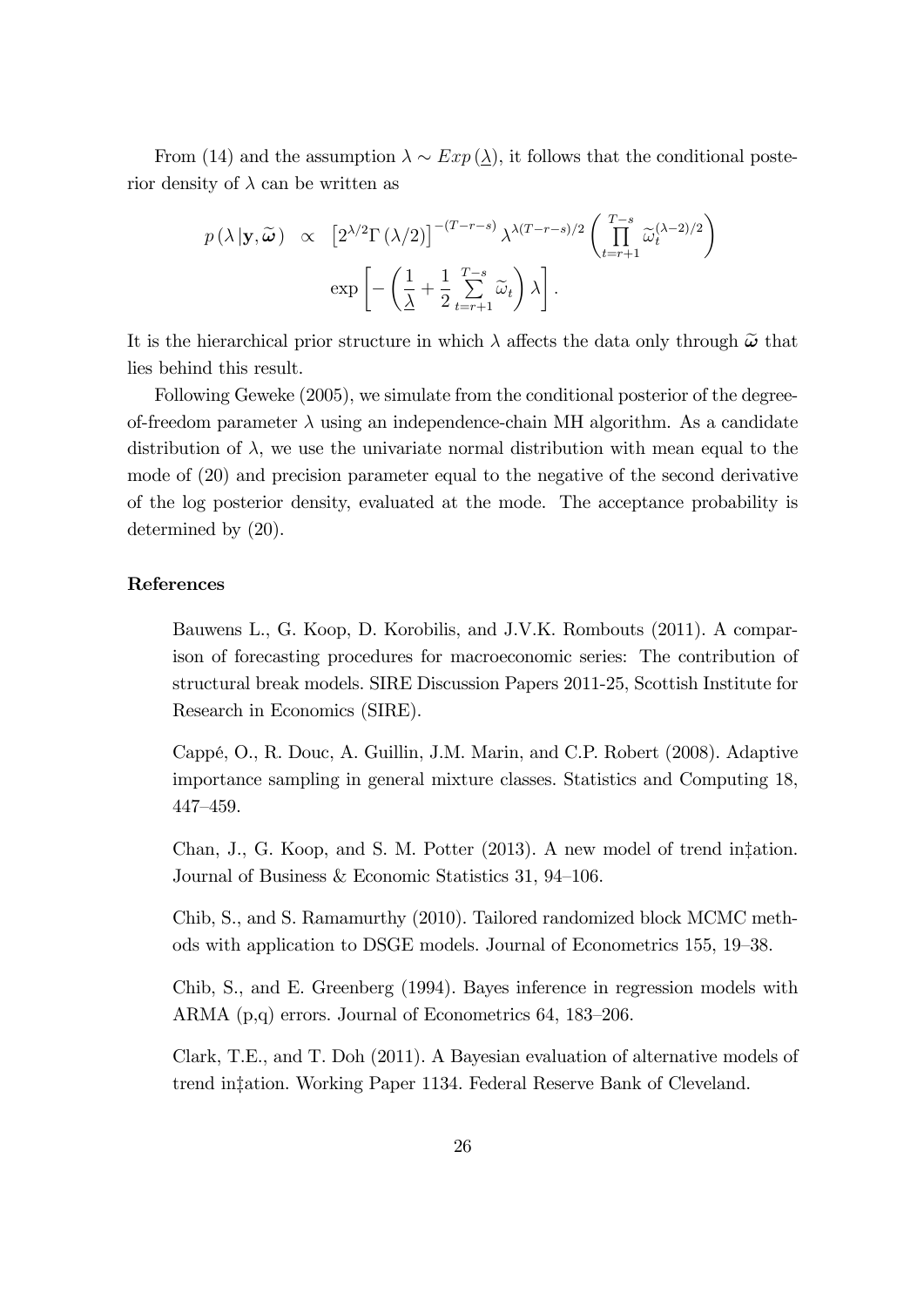Davis, R.A., and L. Song (2010). Noncausal Vector AR processes with application to financial time series. Working Paper. Columbia University.

DelNegro, M., and F. Schorfheide (2011). Bayesian macroeconometrics, in J. Geweke, G. Goop, and H van Dijk (eds.), Oxford Handbook of Bayesian Econometrics, Oxford University Press, 293–389.

Droumaguet, M., and T. Woźniak (2012). Bayesian testing of Granger causality in Markov-switching VARs. EUI Working Papers ECO 2012/06.

Gelfand A., and D. Dey (1994). Bayesian model choice: Asymptotics and exact calculations. Journal of The Royal Statistical Society Series B 56, 501-514.

Geweke, J. (1993). Bayesian treatment of the independent Student-t linear model. Journal of Applied Econometrics 8, 19–40.

Geweke, J. (1999). Using simulation methods for Bayesian econometrics models: Inference, development and communication. Econometric Reviews, 18 1–73.

Geweke, J. (2001). Bayesian econometrics and forecasting. Journal of Econometrics 100, 11–15.

Geweke, J. (2005). Contemporary Bayesian Econometrics and Statistics. Wiley, Hoboken, New Jersey.

Geweke, J., and G. Amisano (2010). Comparing and evaluating Bayesian predictive distributions of asset returns. International Journal of Forecasting 26, 216-230.

Gourieroux, C., and J.-M. Zakoïan (2013). Explosive bubble modelling by noncausal processes. Working Paper 2013-04. Centre de Recherche en Economie et Statistique.

Granger, C.W.J. (1969). Investigating causal relations by econometric models and cross-spectral methods. Econometrica 37, 424-438.

Hoogerheide, L., A. Opschoor, and H.K. van Dijk (2012). A class of adaptive importance sampling weighted EM algorithms for efficient and robust posterior and predictive simulation. Journal of Econometrics 171, 101-120.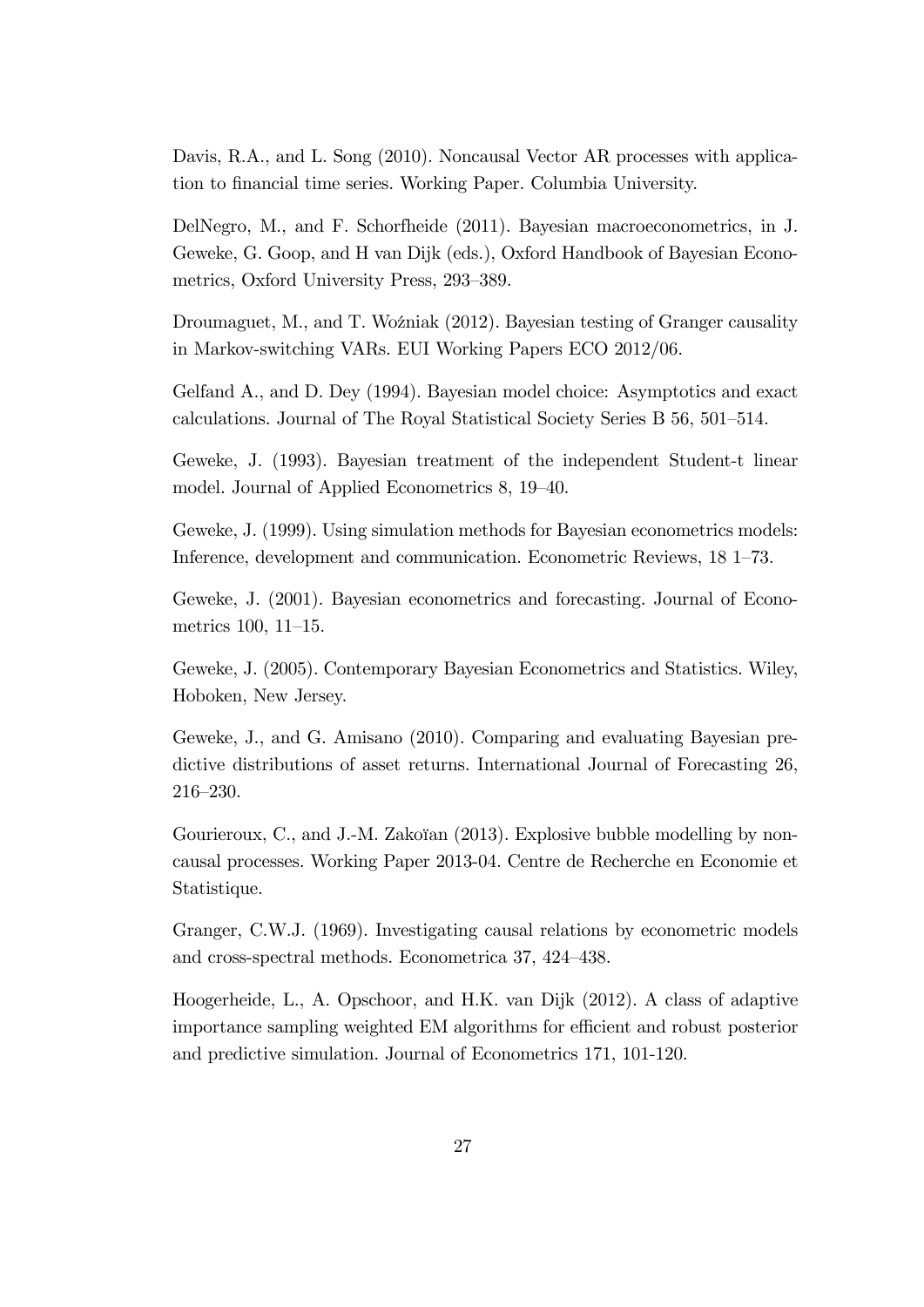Kadiyala, K.R., and S. Karlsson (1997). Numerical Methods for Estimation and Inference in Bayesian VAR-Models. Journal of Applied Econometrics 12, 99-132.

Karlsson, S. (2013). Forecasting with Bayesian vector autoregressions, in G. Elliott and A. Timmermann (eds), Handbook of Economic Forecasting, Vol 2, Elsevier, Amsterdam.

Kass, R.E., and A.E. Raftery (1995). Bayes factors. Journal of the American Statistical Association 90, 773–795.

Kohn, R. Asymptotic estimation and hypothesis testing results for vector linear time series models. Econometrica  $47, 1005-1029$ .

Lanne, M., A. Luoma, and J. Luoto (2012). Bayesian model selection and forecasting in noncausal autoregressive models. Journal of Applied Econometrics 7, 812-830.

Lanne, M., and J. Luoto (2013). Does output gap, labour's share or unemployment rate drive inflation? Oxford Bulletin of Economics and Statistics (forthcoming).

Lanne, M., J. Luoto, and P. Saikkonen (2012). Optimal forecasting of noncausal autoregressive time series. International Journal of Forecasting 28, 623–631.

Lanne, M., and P. Saikkonen (2011). Noncausal autoregressions for economic time series. Journal of Time Series Econometrics 3 (3), Article 3.

Lanne, M., and P. Saikkonen (2013). Noncausal vector autoregression. Econometric Theory 29,  $447-481$ .

Lof, M. (2012). Noncausality and asset pricing. Studies in Nonlinear Dynamics and Econometrics  $17, 211-220$ .

Lütkepohl, H. (2005). New Introduction to Multiple Time Series Analysis. Springer-Verlag, Berlin.

Nyberg, H., and P. Saikkonen (2013). Forecasting with a noncausal VAR model. Computational Statistics and Data Analysis (forthcoming).

Péguin-Feissolle, A., B. Strikholm, and T. Teräsvirta (2013). Testing the Granger noncausality hypothesis in stationary nonlinear models of unknown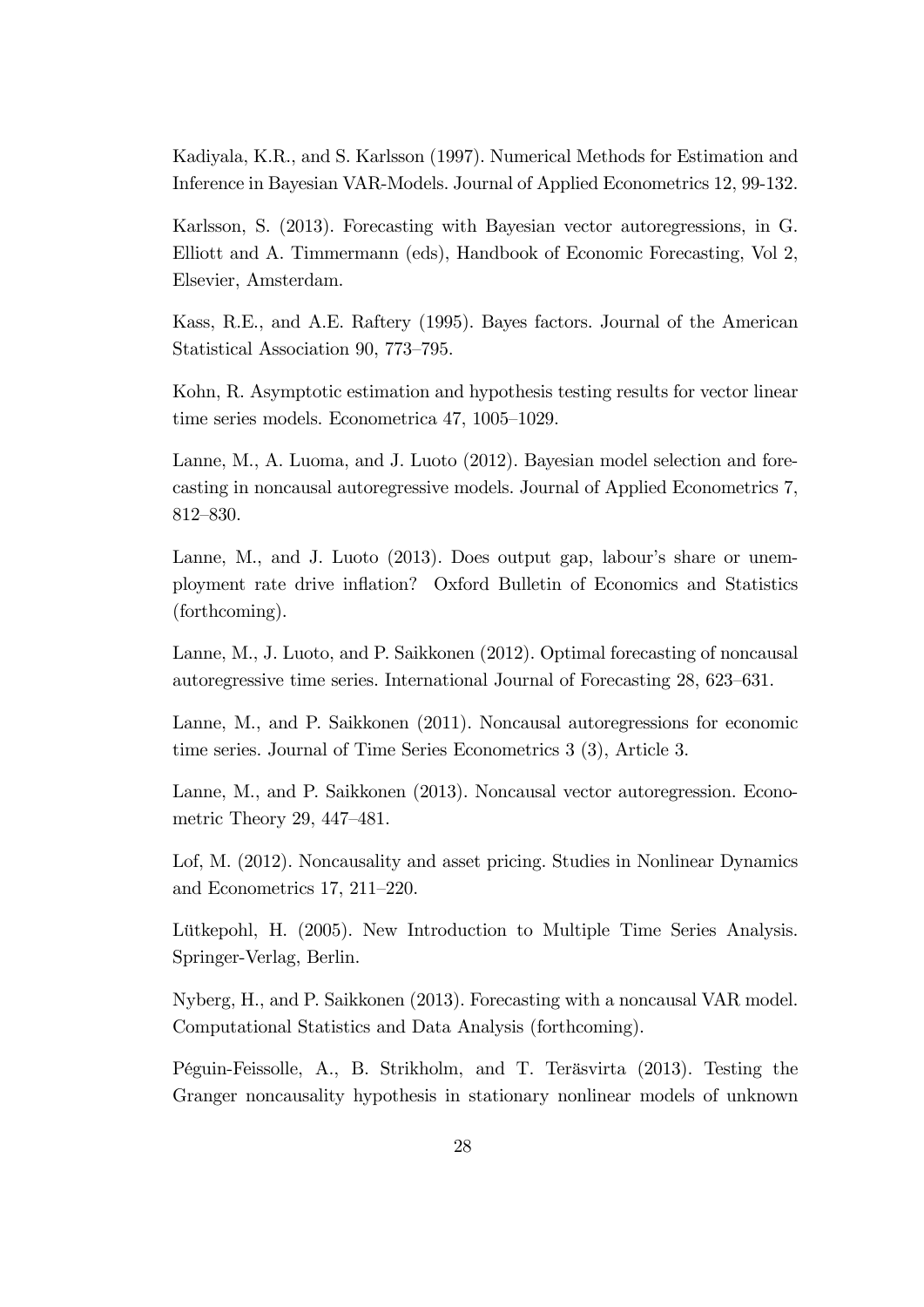functional form. Communications in Statistics - Simulation and Computation 42,  $1063-1087$ .

Rudd, J., and K. Whelan (2005). Does labor's share drive inflation? Journal of Money, Credit, and Banking  $37, 297-312$ .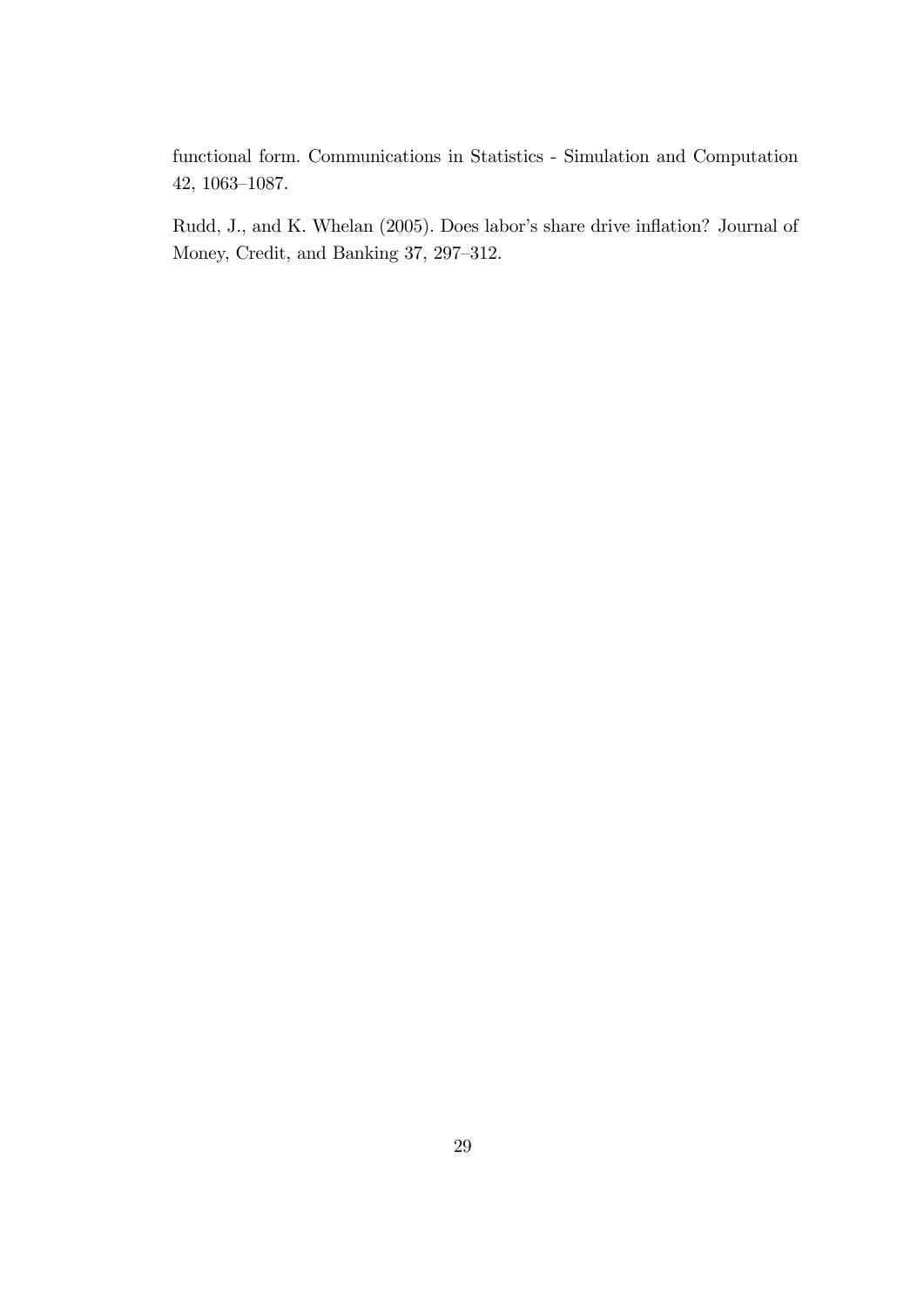| <u>Table 1: Model selection.</u> |           |          |  |  |
|----------------------------------|-----------|----------|--|--|
| Model                            | ln ML     | Std.err. |  |  |
| VAR(2,0)                         | $-941.10$ | 0.0035   |  |  |
| VAR(1,1)                         | $-939.96$ | 0.0066   |  |  |
| VAR(0,2)                         | $-940.07$ | 0.0055   |  |  |
|                                  |           |          |  |  |
| VAR(3,0)                         | $-944.77$ | 0.0045   |  |  |
| VAR(2,1)                         | $-942.45$ | 0.0071   |  |  |
| VAR(1,2)                         | $-939.44$ | 0.0045   |  |  |
| VAR(0,3)                         | $-941.21$ | 0.0056   |  |  |
|                                  |           |          |  |  |
| VAR(4,0)                         | $-950.11$ | 0.0089   |  |  |
| VAR(3,1)                         | $-947.47$ | 0.0280   |  |  |
| VAR(2,2)                         | $-944.55$ | 0.0192   |  |  |
| VAR(1,3)                         | $-943.77$ | 0.0090   |  |  |
| VAR(0,4)                         | $-945.79$ | 0.0056   |  |  |

The figures in the second and third columns are the sums of the logarithmic marginal likelihoods of all second, third and fourth-order VAR models for inflation and output growth from 1955:1 to 2013:2, and their standard errors, respectively.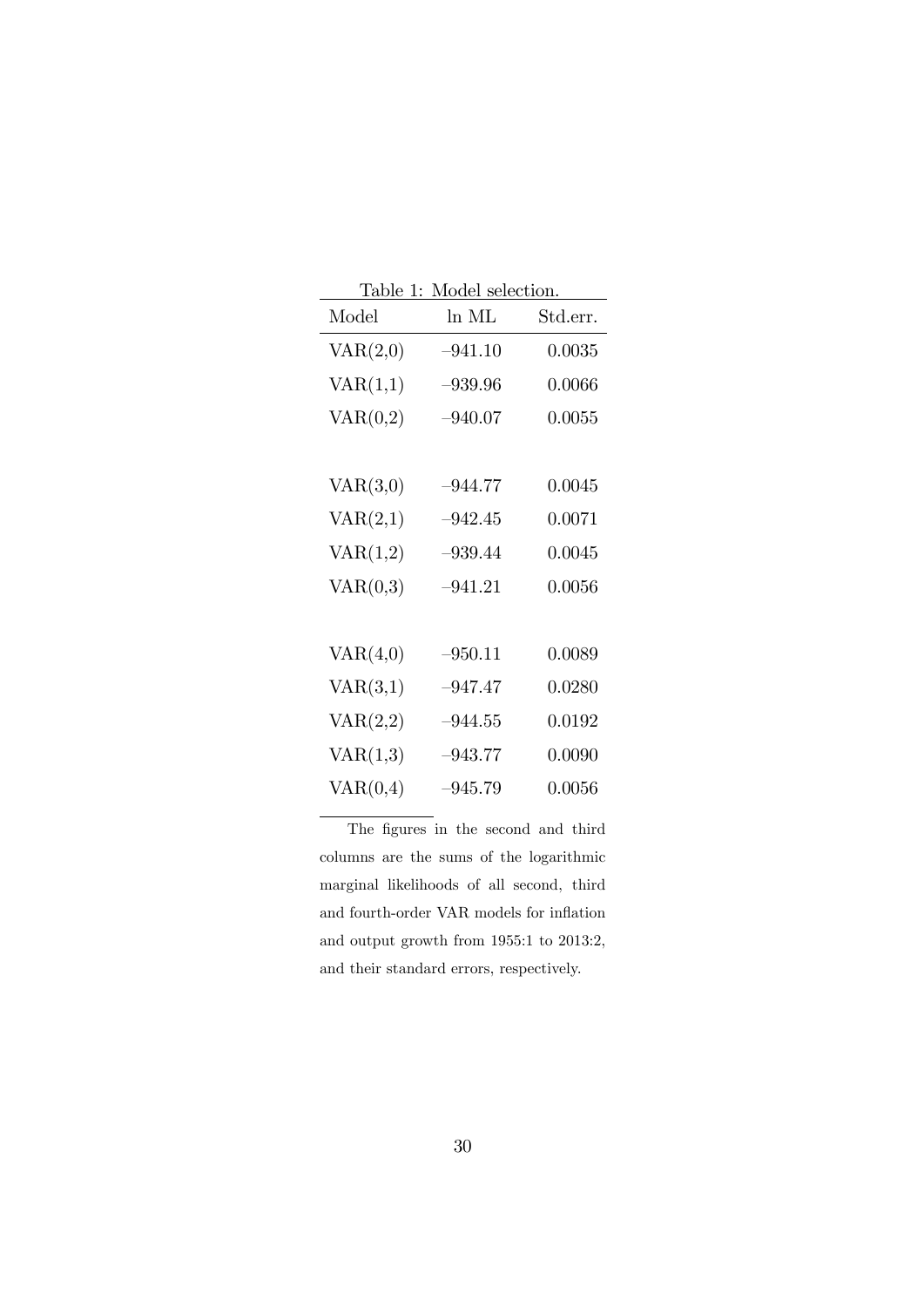Table 2: Sums of  $h$ -step-ahead log predictive likelihoods.

| Model    | $h=1$ | $h=4$ $h=8$                |  |
|----------|-------|----------------------------|--|
| VAR(3,0) |       | $-702.8$ $-770.8$ $-799.0$ |  |
| VAR(2,1) |       | $-701.5$ $-773.1$ $-803.4$ |  |
| VAR(1,2) |       | $-698.2$ $-763.9$ $-794.6$ |  |
| VAR(0,3) |       | $-708.7$ $-767.5$ $-796.9$ |  |

The figures are the sums of the log predictive likelihoods (ln  $PL(h)$ ) with one, four and eight quarter forecast horizons  $(h)$  for each model. The forecasts are computed recursively in the period  $1970:1-2013:2$ , at each step reestimating each model using an expanding data window starting at 1955:1.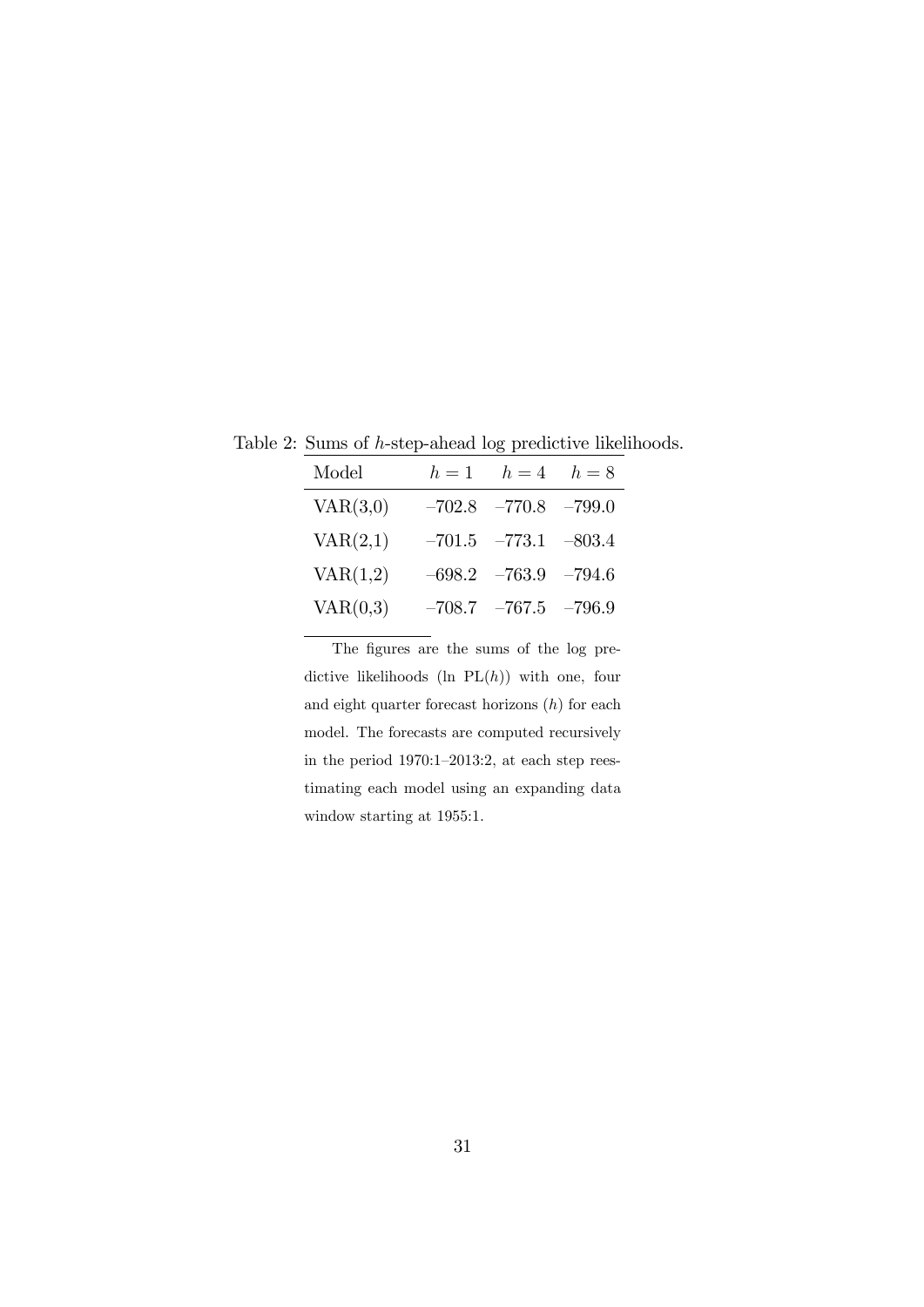|                   | <b>RMSFE</b> |             | $\ln PL(h)$ |  |          |                            |          |
|-------------------|--------------|-------------|-------------|--|----------|----------------------------|----------|
| Model             | $h=1$        | $h=4$ $h=8$ |             |  | $h=1$    | $h=4$                      | $h=8$    |
| Inflation         |              |             |             |  |          |                            |          |
| VAR(3,0)          | 1.108        | 1.541       | 2.038       |  |          | $-258.2$ $-314.2$ $-355.3$ |          |
| VAR(2,1)          | 1.103        | 1.572       | 2.114       |  | $-259.1$ | $-314.6$                   | $-356.1$ |
| VAR(1,2)          | 1.126        | 1.525       | 2.035       |  | $-253.8$ | $-306.4$                   | $-347.3$ |
| VAR(0,3)          | 1.105        | 1.511       | 2.007       |  | $-261.0$ | $-312.6$                   | $-352.4$ |
| AR(1,2)           | 1.131        | 1.654       | 2.166       |  |          | $-276.7$ $-328.9$          | $-363.8$ |
|                   |              |             |             |  |          |                            |          |
| <b>GDP</b> Growth |              |             |             |  |          |                            |          |
| VAR(3,0)          | 3.428        | 3.691       | 3.608       |  |          | $-449.2 -457.0$            | $-446.7$ |
| VAR(2,1)          | 3.281        | 3.661       | 3.514       |  | $-447.7$ | $-458.1$                   | $-447.1$ |
| VAR(1,2)          | 3.331        | 3.623       | 3.578       |  | $-445.7$ | $-458.0$                   | $-449.4$ |
| VAR(0,3)          | 3.316        | 3.623       | 3.534       |  | –449.7   | $-456.0$                   | $-445.5$ |

Table 3: Pseudo out-of-sample forecast analysis.

l,

The figures are the root mean square forecast errors (RMSFE) and sums of the log predictive likelihoods (ln  $PL(h)$ ) with one, four and eight quarter forecast horizons  $(h)$  for inflation and GDP growth. The forecasts are computed recursively in the period  $1970:1-2013:2$ , at each step reestimating each model using an expanding data window starting at 1955:1.

AR(1,2) 3.188 3.404 3.362  $-442.6$   $-48.6$   $-437.3$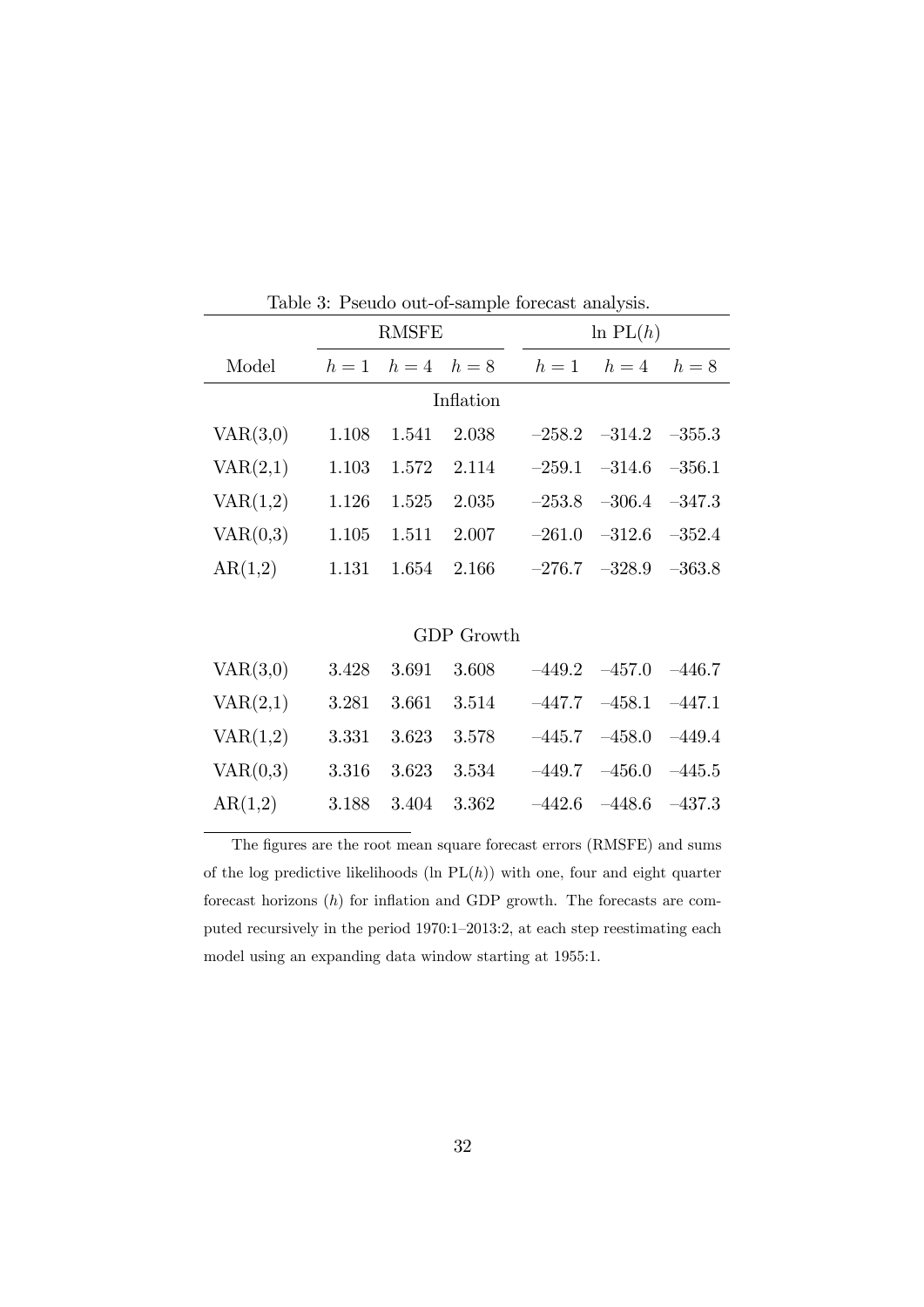Table 4: Granger causality analysis.

| AR(1,2) Model for $h = 1$ $h = 4$ $h = 8$ |                       |  |
|-------------------------------------------|-----------------------|--|
| Inflation                                 | 19.9 19.5 14.33       |  |
| GDP Growth                                | $-2.7$ $-8.2$ $-10.5$ |  |

The figures are twice the natural logarithm of the Bayes factor of the bivariate  $VAR(1,2)$  model against the univariate  $AR(1,2)$  for either inflation or GDP growth. The Bayes factors are are based on the sum of the h-step (marginal) log predictive likelihoods summed over 1970:1-2013:2.